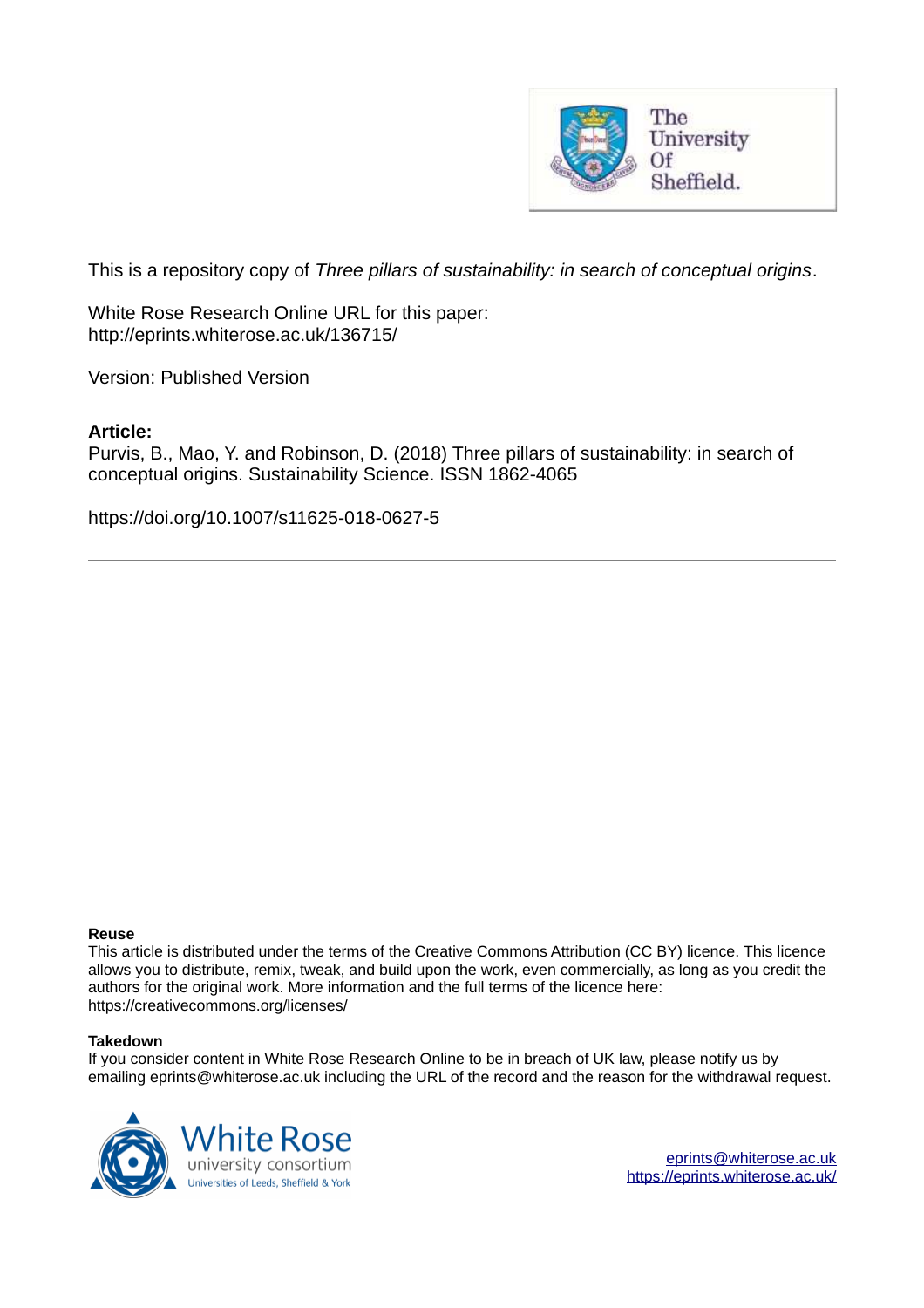#### <span id="page-1-0"></span>ORIGINAL ARTICLE





# Three pillars of sustainability: in search of conceptual origins

Ben Purvis<sup>[1](http://orcid.org/0000-0001-8883-5472)</sup> • Yong Mao<sup>1,2</sup> · Darren Robinson<sup>1,3</sup>

Received: 1 December 2017 / Accepted: 23 August 2018 © The Author(s) 2018

### Abstract

The three-pillar conception of (social, economic and environmental) sustainability, commonly represented by three intersecting circles with overall sustainability at the centre, has become ubiquitous. With a view of identifying the genesis and theoretical foundations of this conception, this paper reviews and discusses relevant historical sustainability literature. From this we find that there is no single point of origin of this three-pillar conception, but rather a gradual emergence from various critiques in the early academic literature of the economic status quo from both social and ecological perspectives on the one hand, and the quest to reconcile economic growth as a solution to social and ecological problems on the part of the United Nations on the other. The popular three circles diagram appears to have been first presented by Barbier (Environ Conserv 14:101, doi: 10.1017/s0376892900011449, [1987\)](#page-11-0), albeit purposed towards developing nations with foci which differ from modern interpretations. The conceptualisation of three pillars seems to predate this, however. Nowhere have we found a theoretically rigorous description of the three pillars. This is thought to be in part due to the nature of the sustainability discourse arising from broadly different schools of thought historically. The absence of such a theoretically solid conception frustrates approaches towards a theoretically rigorous operationalisation of 'sustainability'.

Keywords Sustainable development · Conceptual review · Historical origins · Triple bottom line · History of sustainability

# Introduction

The last 20 years have witnessed a surge in publications on 'sustainability', to the extent where 'sustainability science' is often seen as a distinct field (Kates et al. [2001](#page-13-0); Komiyama and Takeuchi [2006;](#page-13-0) Schoolman et al. [2012](#page-13-0); Kajikawa et al. [2014](#page-13-0)). Yet despite this, 'sustainability' remains an open concept with myriad interpretations and context-specific understanding.

One particularly prevalent description of 'sustainability' employs three interconnected 'pillars' (Basiago [1999;](#page-11-0) Pope et al. [2004;](#page-13-0) Gibson [2006;](#page-12-0) Waas et al. [2011](#page-14-0); Moldan et al.

Handled by Michael O'Rourke, Michigan State University, USA.

- 1 Laboratory for Urban Complexity and Sustainability, University of Nottingham, Nottingham NG7 2RD, UK
- 2 School of Physics and Astronomy, University of Nottingham, Nottingham NG7 2RD, UK
- 3 School of Architecture, University of Sheffield, Sheffield S10 2TN, UK

[2012](#page-13-0); Schoolman et al. [2012;](#page-13-0) Boyer et al. [2016](#page-12-0)), 'dimensions' (Stirling [1999](#page-13-0); Lehtonen [2004;](#page-13-0) Carter and Moir [2012](#page-12-0); Mori and Christodoulou [2012\)](#page-13-0), 'components' (Du Pisani [2006](#page-12-0); Zijp et al. [2015\)](#page-14-0), 'stool legs' (Dawe and Ryan [2003](#page-12-0); Vos [2007](#page-14-0)), 'aspects' (Goodland [1995](#page-12-0); Lozano [2008](#page-13-0); Tanguay et al. [2010\)](#page-13-0), 'perspectives' (Brown et al. [1987](#page-12-0); Arushanyan et al. [2017\)](#page-11-0), etc. encompassing economic, social, and environmental (or ecological) factors or 'goals'. It should be noted here that these competing terms are primarily used interchangeably, and our preference for 'pillars' is largely arbitrary. This tripartite description is often, but not always, presented in the form of three intersecting circles of society, environment, and economy, with sustainability being placed at the intersection, as shown in Fig. 1. This graphic is found in various forms as a descriptor of 'sustainability' within academic literature, policy documentation, business literature, and online, and whilst often described as a 'Venn diagram', it commonly lacks the strict logical properties associated with such a construction. Alternative manifestations include the three depicted visually as nested concentric circles or literal 'pillars', or independent of visual aids as distinct categories for sustainability goals or indicators. Whilst attractive for their simplicity, the meaning conveyed by these diagrams

 $\boxtimes$  Ben Purvis benjamin.purvis@nottingham.ac.uk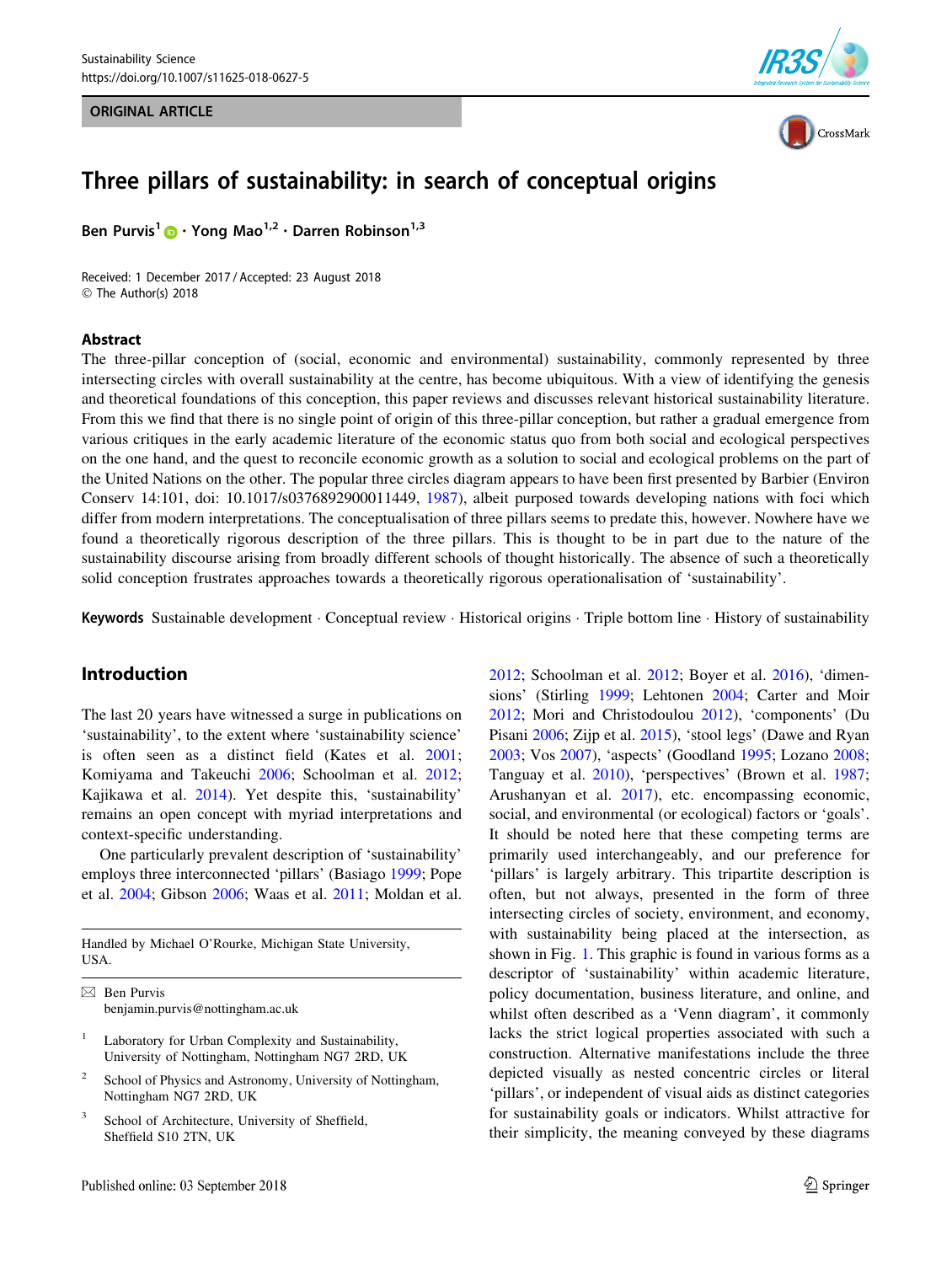

Fig. 1 Left, typical representation of sustainability as three intersecting circles. Right, alternative depictions: literal 'pillars' and a concentric circles approach

and the wider 'pillar' conception itself is often unclear, hampering its ability to be coherently operationalised. If we are prepared to overlook the lack of semantic clarity and confusion of competing terms, it can be argued that the 'three-pillar' conception of 'sustainability' (or 'sustainable development'<sup>[1](#page-1-0)</sup>) is a dominant interpretation within the literature. Yet the conceptual origins of this description, and the point at which it emerged into the mainstream, are far from clear, and its exact meaning is a matter of contention. As Thompson puts it, ''much of the…discourse around sustainability…is organized around…the three-circle rubric without much disciplined thought about how it does and does not translate into a more comprehensive understanding of sustainability'' (Thompson [2017](#page-13-0)).

Whilst much contemporary sustainability literature may centre around the UN's more diverse set of sustainable development goals (SDGs), the three pillars themselves were explicitly embedded in their formulation (UN [2012a](#page-14-0)). This paper aims to shed light on the origins of the 'three pillars', taking the structure of an initial review of the historical emergence of the concept of 'sustainability' from its disparate early roots to the genesis of 'sustainable development' in the 1970s and 1980s. This is followed by a literature survey tracking the early development of these concepts with an aim to probe the origins of the three pillars, prior to 2001, when the three circles diagram is first described as a 'common view' (Giddings et al. [2002](#page-12-0)). In the final discussion, we argue that the emergence of the three-pillar paradigm, with little theoretical foundation, is primarily the product of the specific origins of 'sustainability' as a concept, aided in part by the agenda of the various actors that helped to shape its early history.

### Historical origins of 'sustainability'

To understand the emergence of 'sustainability' into the mainstream in the 1980s, it is important to examine the broad roots from which the concept emerged. This is confounded by the fact that much of the work whose concepts feed into the narrative predate the language of 'sustainability'.

Authors such as Grober, Caradonna, and Du Pisani have contributed much to shedding light on a wide range of early roots (Du Pisani [2006](#page-12-0); Grober [2012;](#page-12-0) Caradonna [2014\)](#page-12-0). Of particular note are the forestry experts of the 17th and 18th centuries such as Evelyn, and Carlowitz, who introduced the concept of sustainable yield in response to dwindling forest resources across Europe (Warde [2011;](#page-14-0) Grober [2012](#page-12-0)). Of relevance too are the early political economists such as Smith, Mill, Ricardo, and Malthus who, in the shadow of the industrial revolution, questioned the limits of both economic and demographic growth, and recognised the inherent trade-offs between wealth generation and social justice (Lumley and Armstrong [2004](#page-13-0); Caradonna [2014](#page-12-0)). The natural scientists and ecologists of the 19th century and early 20th century too help precipitate the schism between the anthropocentric conservationists on one hand, prescribing conservation of natural resources for sustainable consumption, and the biocentric preservationists, who call for preservation of nature due to its inherent worth (Callicott and Mumford [1997\)](#page-12-0).

The modern concept, along with the language of sustainability in a global sense did not emerge, however, until the late 20th century. The Club of Rome's 'Limits to Growth' argues for a "world system ... that is sustainable" (Meadows et al. [1972](#page-13-0)); this, claims Grober [\(2012](#page-12-0), p155), marks the first modern appearance of the term in its broad global context. The same year, in 'A Blueprint for Survival', which draws on the unpublished manuscript for 'Limits to Growth', the editors of The Ecologist present their proposals for the creation of a 'sustainable society' (The Ecologist [1972\)](#page-12-0). Whatever the exact origins of the language, it is from the early 1970s that the concept snowballs; the World Council of Churches' commission on 'The Future of Man and Society' in 1974 deem the notion of a 'sustainable society' more palatable than the language of limits (Grober [2012](#page-12-0), p167). The Ecology Party (later to become the British Green Party) adopted their 'Manifesto for a Sustainable Society' in 1975 (The Ecology Party [1975](#page-13-0)), and a series of books were published prominently featuring the language of sustainability (Stivers [1976](#page-13-0); Meadows [1977;](#page-13-0) Pirages [1977](#page-13-0); Cleveland [1979](#page-12-0); Coomer [1979](#page-12-0)).

In the interests of brevity, we leave much of the earlier discussion to authors already mentioned. Instead we pick

 $\frac{1}{1}$  Whilst there exists an obvious semantic difference, and implicit focus in meaning, this distinction is not always present in the literature, especially in reference to the pillars formulation (Pope et al. [2004;](#page-13-0) Johnston et al. [2007;](#page-13-0) Waas et al. [2011](#page-14-0); Carter and Moir [2012](#page-12-0)). We revisit this distinction in Sect. [4.](#page-8-0)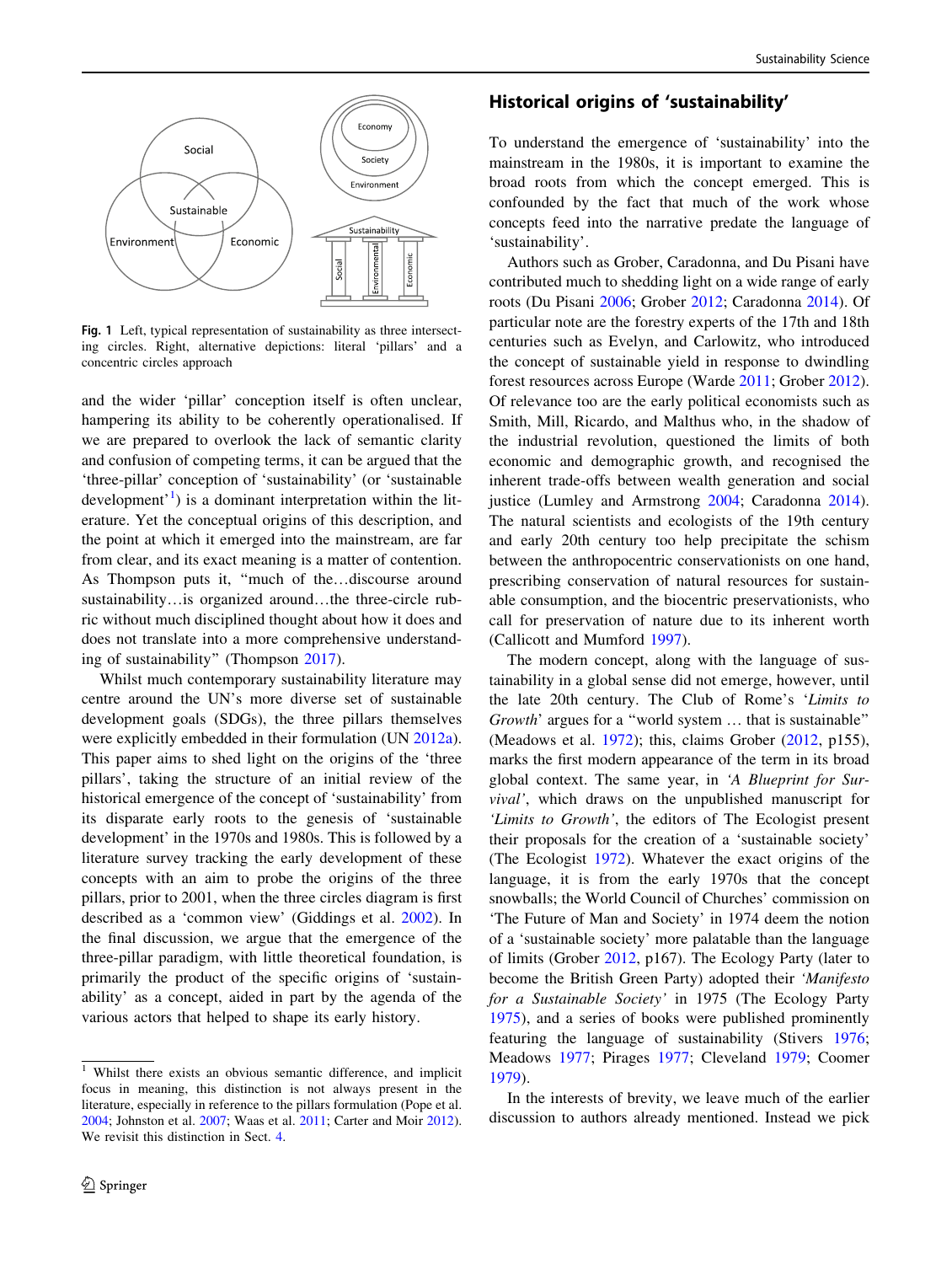up the narrative at the cusp of the 1960s environmental movements, choosing to focus on the strand of 'development' and how its critique contributed to the rise of 'sustainable development' in the 1980s.

### A twin critique of 'economic development'

Soon after the Second World War, there emerged a consensus in the Western world that there was an urgent need for international efforts to aid the 'development' of 'less advanced countries' (Arndt [1987](#page-11-0), p49). It was during this time that the notion of 'economic development', outside of Marxist discourse, evolved from specifically denoting the exploitation of natural resources in a colonial context, to refer to a rise in material well-being indicated by an increase in the flow of goods and services, and growth in per capita income (Arndt [1981\)](#page-11-0). Thus from the 1950s, 'economic development' became almost synonymous with 'economic growth', which in turn had become a major goal of Western economic policy, although the application of the former term was primarily reserved for poorer countries (Arndt [1987,](#page-11-0) p51). Truman's 1949 'Point Four' marked the first large-scale technical assistance development programme, notions of building up capital followed, and by 1961 the United Nations declared ''International Trade as the primary instrument for economic development'' (ibid. p72).

The late 1960s and early 1970s witnessed the rise of the modern environmental movement in the West (Rome [2003](#page-13-0); Du Pisani [2006](#page-12-0); Tulloch [2013\)](#page-13-0). Popular publications such as Carson's 'Silent Spring' (1962), Ehrlich's 'The Population Bomb' (1968), and The Ecologist's 'A Blueprint for Survival' (1972), coupled with widespread media coverage of environmental disasters, such as the Santa Barbra oil spill (1969), acted to increase awareness of the magnitude of the widespread environmental destruction caused by humans. It has also been argued that the environment and quality of life issues came to the fore in the West at this point because 'basic economic needs' had been met following the economic growth of the post-war period (Dunlap and Mertig [1991](#page-12-0); Martínez-Alier [1995\)](#page-13-0).

The questioning of economic growth began to reemerge, with the prominent works of 'Limits to Growth' (1972) and Schumacher's 'Small is Beautiful' (1973) both arguing that the modern growth-based economy was unsustainable on a finite planet. The 1973 Oil Crisis, however, and the worldwide recession that followed, helped to crystallise the idea of the limitations of growth into both the mainstream and the academic discourse (Du Pisani [2006\)](#page-12-0). This early discourse was radical and argued that the capitalist economic growth of the Western world was fundamentally incompatible with ecological and social sustainability and called for structural reform (Van Der Heijden [1999](#page-14-0); Tulloch [2013;](#page-13-0) Tulloch and Neilson [2014\)](#page-13-0).

Coupled with an environmental critique of the economic growth paradigm in the West was a broad criticism of economic development programmes being implemented in the developing world for their lack of environmental considerations. Caldwell details several of numerous cases of failed development projects presented at the 1968 Airlie House Conference on Ecological Aspects of International Development (Caldwell [1984\)](#page-12-0). The recurring theme of these projects was a tendency to prioritise short-term gains over serious considerations of ecological impacts, either to biodiversity or ecosystem services. This forms part of a broader critique of the seeming hubristic belief inherent in the mainstream development discourse of man's ability to dominate and control natural ecological processes (Woodhouse [1972](#page-14-0)).

At the same time it was becoming apparent to many that the 'progress' that had been promised by the early economic growth-based development programmes was in many ways failing to materialise. Whilst the post-war economic boom had seen a broad rise in living standards in the West, the focus began to shift to the gross inequalities and poverties that still existed in many of these societies (Hicks and Streeten [1979](#page-12-0)). This led to a second prominent counter-discourse in the development literature, critiquing the focus on economic growth, with calls for a shift from a focus of means to ends, to better consider social problems, and a 'basic needs' approach. Arndt suggests that the first prominent example of this was Seers' 'The Meaning of Development' (1969), which argued that economic growth not only failed as a solution to social difficulties, but often was the cause of them. Seers argued that indicators of poverty, unemployment, and inequality provided a truer depiction of the state of 'development' or 'progress' (Seers [1969](#page-13-0); Arndt [1987](#page-11-0), p91). Notable too is Hirsch's 'Social Limits to Growth' (1976), which probes the pursuit of growth and its fetishisation at the societal level, arguing that it acts to perpetuate inequalities, and that in fact the social limits to e.g. productivity gains are more prescient than distant physical limits (Hirsch [1995\)](#page-12-0). This broad social critique of growth-focused development received attention from both the International Labour Office (ILO) and the World Bank (see e.g. Hicks and Streeten [1979](#page-12-0); ILO [1976](#page-12-0); Streeten and Burki [1978](#page-13-0)), to the extent that it was considered by some to be the ''current consensus'' (Arndt [1987](#page-11-0), p92).

The 1972 UN Conference on the Human–Environment in Stockholm marked the first global summit to consider human impacts on the environment, and the first major attempt to reconcile economic development with environmental integrity which were commonly regarded as incompatible (Caldwell [1984\)](#page-12-0). Emergent from the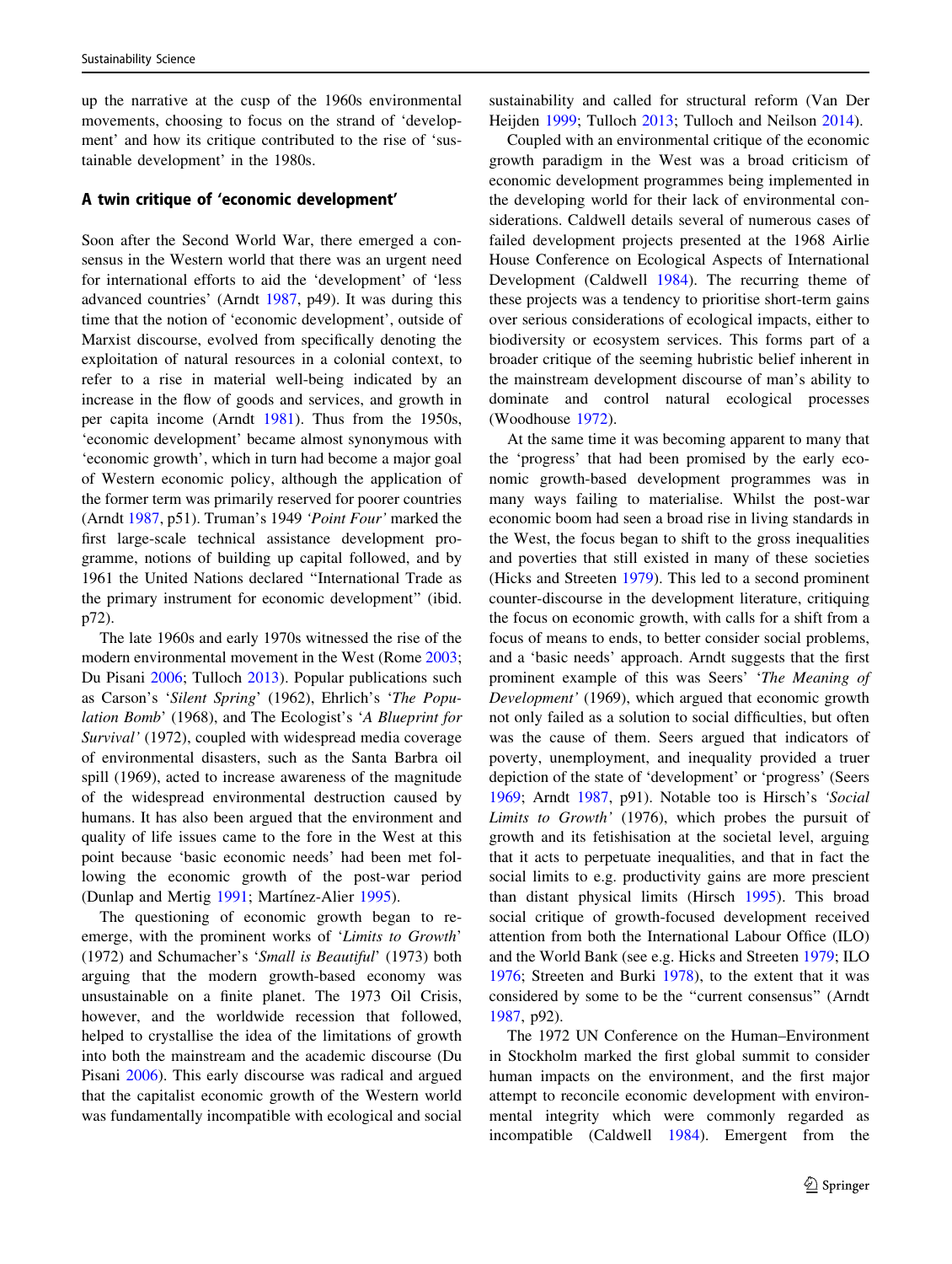conference was the concept of 'environmentally sound development', which by 1973 had been coined as 'ecodevelopment' (Clinton [1977](#page-12-0); Mebratu [1998](#page-13-0)). 'Eco-development' was defined by Ignacy Sachs in 1978 as ''an approach to development aimed at harmonising social and economic objectives with ecologically sound management, in a spirit of solidarity with future generations'', further calling for ''another kind of qualitative growth'' (Glaeser [1984,](#page-12-0) p25). Credited as one of the earliest ecological economists, Sachs, as an adviser to the United Nations Environmental Program (UNEP), was influential in promoting this growth-sceptic concept in policy circles during the 1970s (Gómez-Baggethun and Naredo [2015](#page-12-0); Martinez-Alier [2015\)](#page-13-0).

The core elements of 'eco-development' are described as the meeting of 'essential human needs', participation, environmental considerations, and the unifying principle of 'self-reliance', understood as not just freedom from the structural dependence on other nations, but freedom for the individual from the pressures of political powers or transnational corporations (Glaeser [1984](#page-12-0), pp25–28). Important was the discussion of both local and international power structures and how eco-development faced an uphill battle in challenging them. In this body of literature, economic growth plays something of a neutral role. Sachs downplays the notion of 'trade-offs' between environmental management and economic growth, instead arguing for ''a different, environmentally prudent, sustainable, and socially responsible growth'', bearing remarkable similarities with later United Nations rhetoric (Glaeser [1984,](#page-12-0) p216; Berr [2015\)](#page-12-0). This approach seems to differ from that of other early ecological economists such as Daly and Mishan who suggested no-growth, and slow-growth economies (Daly [1973](#page-12-0); Mishan [1977\)](#page-13-0).

Whilst the environment was being reconciled with economic development, the 'basic needs' approach was being rejected by governments in the developing world; following the global economic slump of the late 1970s, there arose a tendency to see the aspirations of 'modernisation', and the creation of a 'new international economic order', as more important than, and incompatible with, a basic needs approach (Arndt [1987,](#page-11-0) pp104–111). Coupled with this, Sachs claims the basic needs-focused 'eco-development' was vetoed as a term in international policy forms by the US administration (Gómez-Baggethun and Naredo [2015\)](#page-12-0). With social critique somewhat pushed aside, McNamara, President of the World Bank, called for the need to ''recapture the momentum of economic growth'' (Arndt [1987\)](#page-11-0).

By the 1980s, the early environmental movements had lost momentum, as the wave of the radical social movements broke and rolled back (Van Der Heijden [1999](#page-14-0)). Having been somewhat subdued, throughout the 1980s, the

twin ecological and social critiques of economic development began to interweave with economic development under what was to be termed 'sustainable development' (O'Riordan [1985](#page-13-0); Barbier [1987;](#page-11-0) Brown et al. [1987\)](#page-12-0). Thus, in 1987 when the UN World Commission on Environment and Development published its report 'Our Common Future' (the Brundtland Report), calling for ''a new era of economic growth—growth that is forceful and at the same time socially and environmentally sustainable'', the debate had come full circle: economic growth was no longer the problem, but it was the solution (UN [1987\)](#page-14-0). Co-opting the eco-development argument of a 'different quality' of economic growth, a new 'win–win' scenario emerged by recasting the same old economic growth in ''socially and environmentally sustainable'' colours.

# Assimilation into the mainstream: the institutionalising of 'sustainable development'

Although the term had been in use for some time (e.g. IUCN, UNEP, WWF [1980\)](#page-12-0), the Brundtland commission is widely credited with popularising the concept of 'sustainable development' by introducing it into international policy discourse (Basiago [1999;](#page-11-0) Castro [2004;](#page-12-0) Johnston et al. [2007](#page-13-0); Pope et al. [2004](#page-13-0); Redclift [2005](#page-13-0); etc.). It defined 'sustainable development' as ''development that meets the needs of the present without compromising the ability of future generations to meet their own needs''. In the years following the publication of the Brundtland Report, 'sustainable development' became the dominant paradigm of the environmental movement, and the literature considering it grew exponentially.

The institutionalising of 'sustainable development' would continue with the 'Rio Process', initiated at the 1992 Earth Summit in Rio, where the world's political leaders pledged their support to the principle of sustainable development (Jordan and Voisey [1998\)](#page-13-0). Central to this was the publication of the 'Rio Declaration' consisting of 27 principles intending to guide future 'sustainable development', and 'Agenda 21' which articulates a plan for putting these principles into practice. Agenda 21 built upon the Brundtland Report, emphasising the problems of the North–South development divide, championing economic growth and free trade, and emphasised the need to link social and economic development with environmental protection (UN [1992\)](#page-14-0). Subsequent summits occurred in 1997, 2002, and 2012.

Despite the importance of global efforts such as the Rio Declaration and Brundtland Report in bringing 'sustainability' into the mainstream policy discourse, the consensus building through compromise approach taken has been criticised. Tulloch argues these documents were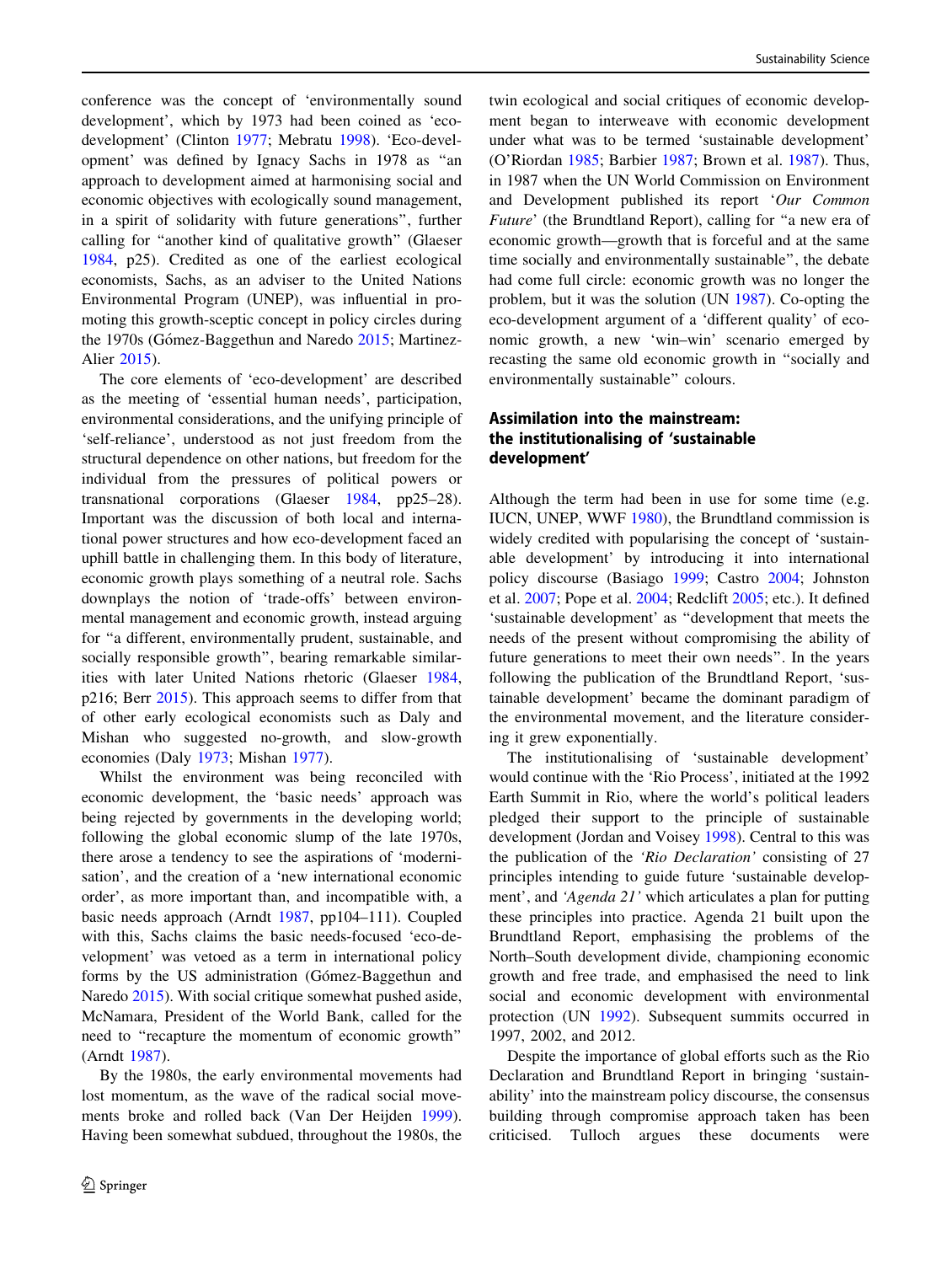responsible for transforming what was a ''marginal counter-hegemonic radical movement'' into a platform for legitimising and obscuring globalised neoliberal policy (Tulloch [2013\)](#page-13-0). Indeed, the approach taken by the UN follows the assumptions that poverty causes environmental degradation; this environmental degradation can be reduced by reducing poverty; to reduce poverty, developing countries need economic growth, which requires freer markets (Castro  $2004$ ). This logic is at best simplistic (Lélé [1991\)](#page-13-0), and at worst smuggling an inherently ideological agenda under the guise of benign necessity (Tulloch [2013](#page-13-0)), clearly running in direct opposition to the earlier growthcritical works. Indeed Dryzek, in his categorisation of environmental discourses, describes sustainability as 'reformist', in opposition to the 'radical' discourses advocating systemic change, such as the limits discourse (Dryzek [2005](#page-12-0), pp13–16).

Criticism of the almost 'business-as-usual' approach of 'sustainable development', which has been promoted to the mainstream by bodies such as the UN, has led to a heterogeneous counter-discourse. A common critique is of the 'sufficiently vague' (Daly [1996\)](#page-12-0) definition promoted by the international mainstream, ambiguous enough to allow for consensus building, but devoid of much substance. By the mid-1990s, the concept of 'sustainable development' and the notion of 'sustainability' were in vogue (Gatto [1995\)](#page-12-0), finding their way into academic literature and policy agendas around the globe.

# Environment, economics, and the society: three pillars of sustainability emerge?

Despite the relative dearth of literature probing 'sustainability' and 'sustainable development' conceptually, one conceptualisation, that of 'three pillars', environmental, economic, and social, has gained widespread traction. This is typically realised as the balancing of trade-offs between seemingly equally desirable goals within these three categorisations, although uses vary. One problematic facet of this conceptualisation, however, is its lack of theoretical development; there appears to be no original urtext from which it derives, seemingly just appearing in the literature and commonly taken at face value. As early as 2001, this approach has been presented as a 'common view' of sustainable development (Giddings et al. [2002](#page-12-0)), so commonplace it seems not to require a reference.

Although the 'three pillars' have become commonplace throughout the literature, they are not universal. Some works consider additional pillars such as institutional (Spangenberg et al. [2002](#page-13-0); Turcu [2012\)](#page-14-0), cultural (Soini and Birkeland [2014](#page-13-0)), and technical (Hill and Bowen [1997](#page-12-0)). Other frameworks bypass the compartmentalisation of sustainability completely. Milbrath for example presents a vision of a 'sustainable society' based on a set of defined values (Milbrath [1989\)](#page-13-0), the 'Natural Step' framework is based upon four guiding criteria (Upham [2000\)](#page-14-0), and Giddings et al.'s conceptualisation involves principles of equity (Giddings et al. [2002](#page-12-0)). More recently too, the SDGs developed by the UN have evolved an 'integrated' approach adopting 17 broad goals over a smaller number of categorisations.

The origins of the 'three-pillar' paradigm have been variously attributed to the Brundtland Report, Agenda 21, and the 2002 World Summit on Sustainable Development (Moldan et al. [2012\)](#page-13-0), yet in none of these documents is a clear framework or theoretical background made explicit. In what follows, in an attempt to uncover the origins of the 'three pillars', we analyse the documents of the International Union for Conservation of Nature (IUCN), which present the first widely cited conceptualisation of 'sustainable development' (Pezzey [1992;](#page-13-0) Sneddon [2000](#page-13-0)), and those of the United Nations, whose 1987 report is widely credited with bringing sustainable development to the mainstream. We then turn to the academic literature of the 1980s and 1990s which considers sustainability conceptually, prior to its 2001 description as a 'common view'.

### The IUCN

The first prominent occurrence of the phrase 'sustainable development' in published literature appeared in 1980 when the IUCN, in collaboration with the UNEP and the World Wildlife Fund (WWF), published their 'World Conservation Strategy', subtitled 'Living Resource Conservation for Sustainable Development' (IUCN, UNEP, WWF [1980\)](#page-12-0). This early conception of sustainable development is motivated by the need for economic development, with its social and economic objectives, to take conservation into account by considering resource limitations and ecosystem carrying capacity. Whilst there is no explicit mention of the three pillars, their roots can clearly be seen, and sustainable development is briefly defined as that which ''must take account of social and ecological factors, as well as economic ones'' (ibid. pI). It should be emphasised that these three aspects are not held up as a framework and no judgement is made upon them. The implication appears to be that the current development policy primarily focuses on economic objectives, when it is imperative to integrate conservation objectives into policy. There is no discussion of 'trade-offs', or the relative importance of the three objectives.

The IUCN Conference on Conservation and Development in Ottawa 1986 was convened to evaluate progress in implementing the World Conservation Strategy. It concluded with a definition: ''The emerging paradigm of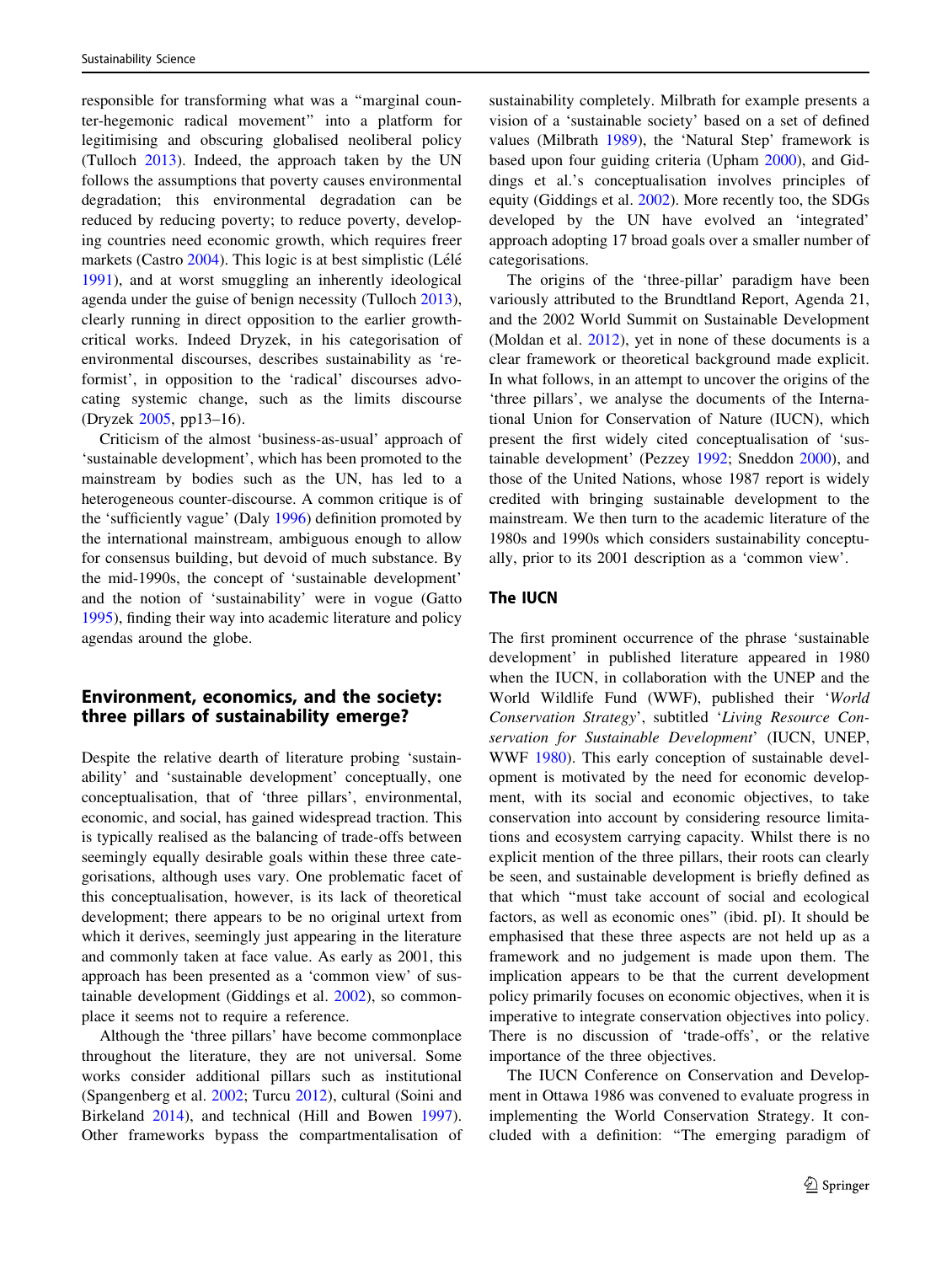sustainable development… seeks … to respond to five broad requirements: integration of conservation and development; satisfaction of basic human needs; achievement of equity & social justice; provision for social selfdetermination and cultural diversity; and maintenance of ecological integrity'' (Jacobs et al. [1987](#page-12-0)). These requirements cohere well with social and environmental aspects, but there is nothing to suggest a predecessor of anything approaching an economic pillar.

This appears to be a consistent narrative throughout the work of the IUCN. The successor to the World Conservation Strategy, 'Caring for the Earth', calls for development that is ''both people-centered … and conservationbased'' (IUCN, UNEP, WWF [1991](#page-12-0)). The strategy is based upon nine ''interrelated and mutually supporting'' principles of a ''sustainable society'', including changing attitudes, conservation of Earth's vitality and diversity, and a global alliance for attaining sustainability (ibid. pp8–12), and indicators for sustainability are presented under just two themes, "quality of life", and "ecological sustainability'' (ibid. p198). In 1996, an ''increased emphasis given to people'' was seen as an emerging issue, as well as the need to expand use of ''legal and economic tools for conservation'' (IUCN [1997](#page-12-0), pp43–45). At the same time, the models of sustainability being considered by the IUCN included the 'Egg of Sustainability' and the 'Barometer of Sustainability' both of which considered the dual goals of improving ecosystem wellbeing and human wellbeing as the essence of sustainability (IUCN [1996\)](#page-12-0).

Apart from a short-lived consideration in the early 2000s, when intersecting circles are presented as the ''conventional model of sustainable development'' (IUCN [2004,](#page-12-0) pp9–11), the IUCN thus largely avoids the use of the three pillars, preferring instead a model of sustainability that focuses on the goals of improving the ecosystem and human well-being. Discussion of the economy is generally focused on mitigating the negative impacts on the planet's ecosystems of current practices and the need for a 'greener' economy.

### The United Nations

The articulation of distinct social, economic, and environmental aspects of 'sustainable development' can be seen in Agenda 21 (1992) and are arguably implicit in the Brundtland Report (1987), although cultural and political/ institutional aspects are also present. Indeed, Agenda 21 mentions "economic, social and environmental dimensions'' of sustainable development (8.4.1), but there is no conceptual justification or framework presented (UN [1992\)](#page-14-0).

Following the 1992 Rio Summit, the UN established the Commission on Sustainable Development (CSD) for the

provision of guidance and monitoring of progress in the implementation of Agenda 21 and the Rio Declaration. In 1995, a workshop involving policy makers, members of international organisations, and scientists was held with the intention of reviewing indicators of the ''three principal aspects of sustainability'' (environmental, social and economic) (UN [1995,](#page-14-0) p3). The conclusions were that the CSD should work towards a core set of indicators which equally emphasise the ''economic, social, environmental and institutional aspects of sustainable development'', with the extra inclusion of the institutional aspect being left unelaborated (ibid. p5). It has been argued that this inclusion was due to the institutional aspect being integral to addressing the problems of unsustainable development practice (Spangenberg et al. [2002\)](#page-13-0).

The following year, the CSD published a testbed selection of 130 indicators, with the aim of having a ''good set of indicators'' by 2000. These indicators were categorised under the four aspects presented in the 1995 workshop (UN [1996](#page-14-0)). Despite this, the CSD does not use these four dimensions universally. A 1997 report on progress achieved since Rio is structured on the basis of three "mutually reinforcing components" of sustainable development, ''economic growth, social development and environmental sustainability'' with the aim of achieving ''balanced achievement of sustained economic development, improved social equity and environmental sustainability'' (UN [1997](#page-14-0), pp4–5), but with no discussion of the tensions between these objectives. The existence of ''three components—economic and social development and environmental protection'' is again emphasised in the sixth session report of the CSD (UN [1998](#page-14-0), p3).

In 2001 the CSD published the second edition of their indicator framework which maintains the categorisation of economic, social, institutional and environmental 'dimensions' of sustainable development (UN [2001a\)](#page-14-0). The goals of ''advancement of social and institutional development, to maintain ecological integrity, and to ensure economic prosperity'' are also mentioned (ibid. p21). By the third edition, however, the four dimensions were no longer elaborated explicitly to emphasise the ''multi-dimensional nature'' of sustainable development (UN [2007\)](#page-14-0).

In parallel to the work of the CSD, the UN launched 8 millennium development goals (MDGs), to be achieved by the global community by 2015 (UN [2001b\)](#page-14-0). Interestingly, Goal 7 was to "ensure environmental sustainability", although the concepts of social or economic sustainability are not explicitly explored. The report of the 2002 Earth Summit prescribes the need to ''promote the integration of the three components of sustainable development—economic development, social development and environmental protection—as interdependent and mutually reinforcing pillars" (UN [2002](#page-14-0), p8). The need for "integration" of these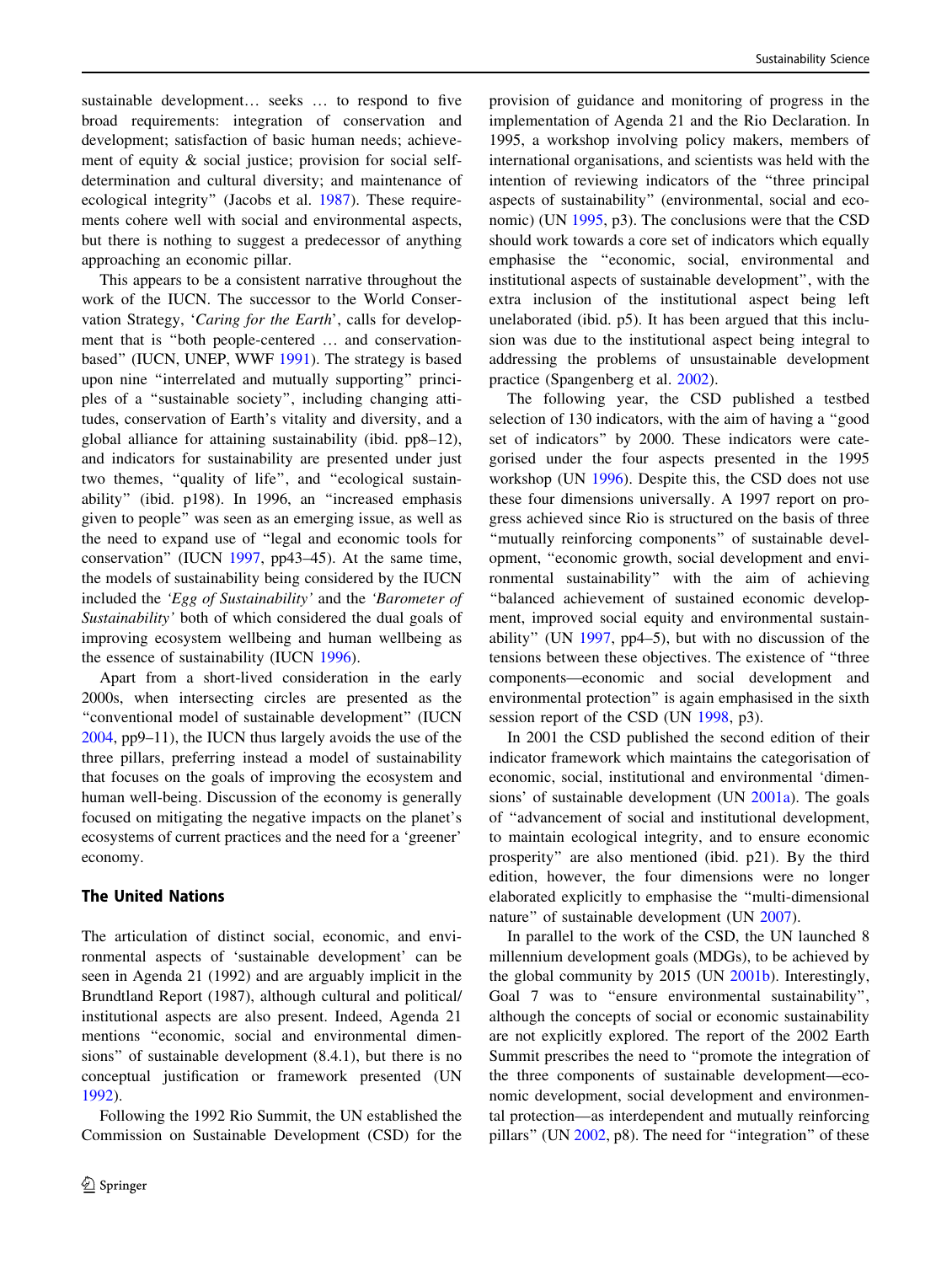pillars, and a ''balanced and holistic approach'' is emphasised (ibid. p128).

The narrative of ''integrating economic, social and environmental aspects'' of sustainable development continues throughout the report of the next World Summit 10 years later (UN [2012b](#page-14-0)). Following the 2012 summit, an 'Open Working Group' was established to develop the SDGs for the UN's 'post-2015 process', with part of the brief being to ''incorporate in a balanced way all three dimensions of sustainable development and their linkages'' (ibid. p47). Indeed, when the General Assembly adopted the finalised SDGs in 2015, it is stated how the goals are ''integrated and indivisible and balance the three dimensions of sustainable development: the economic, social and environmental" (UN [2015](#page-14-0), p1). However, these three dimensions do not explicitly form any part of the framework of the 17 goals.

### The academic literature

Whilst the IUCN introduced the term 'sustainable development' into the mainstream in 1980, it received little conceptualisation in the academic literature prior to the 1987 publication of the Brundtland Report. Within this period, there existed notably Caldwell's consideration of the history of 'ecologically sustainable development' as the ''uneasy union'' of ecological and economic values; in the absence of three explicit pillars, the need for holistic thinking was emphasised, as well as ''social, legal, religious, and demographic'' factors (Caldwell [1984](#page-12-0)). O'Riordan too proposes ''two main kinds of sustainable utilization: ecological and sociocultural [later 'socioeconomic']'' (O'Riordan [1985,](#page-13-0) p1443).

In 1987, Brown et al. identified three ''perspectives, or contexts, in which the term [sustainability] is used'' emerging from their review of the literature (Brown et al. [1987\)](#page-12-0). The 'social' perspective concerns itself with the ''continued satisfaction of basic human needs'' of individuals, the 'ecological' focuses on the ''continued productivity and functioning of ecosystems'' as well as the ''protection of genetic resources and the conservation of biological diversity", and the "elusive" 'economic' definition entails resolving ''the limitations that a sustainable society must place on economic growth" (pp716–717). To Brown et al., these are different perspectives on the same concept which have emerged from the literature, closer to observation than anything approaching a conceptual framework.

The same year, Barbier articulates the development process as ''an interaction among three systems: the biological (and other resource) system, the economic system, and the social system'', presenting an early antecedent of the intersecting circles diagram (Barbier [1987](#page-11-0)). Each system is ascribed goals: ''genetic diversity, resilience, biological productivity''; ''satisfying basic needs (reducing poverty), equity-enhancing, increasing useful goods and services"; and "cultural diversity, institutional sustainability, social justice, participation'', respectively. The objective of sustainable development then is to ''maximise the goals across all these systems through an adaptive process of trade-offs'' (p104). This work marks what seems to be the first explicit conceptualisation of the pillars, complete with diagram, and discussion of inherent 'tradeoffs'. Indeed, it is claimed that Barbier first presented this as a result of a 1986 meeting within the IIED, where he was working as an economist, proposing a more analytical approach to understanding sustainable development (Holmberg [1992,](#page-12-0) p23). Barbier too identifies himself as the progenitor of the 'Venn diagram' in a later work (Barbier and Burgess [2017](#page-11-0)), at one point referring to it as ''infamous'' (Barbier [2011](#page-11-0)).

Cocklin draws on Barbier, conceptualising 'sustainability' in terms of a set of goals relating to social, economic, and environmental subsystems. The relation of sustainability to other management goals such as resilience and economic efficiency is considered to be ultimately ideological in nature, and thus trade-offs occur both internally and externally (Cocklin [1989](#page-12-0)).

Dixon and Fallon differentiate between purely 'biological/physical', and 'socioeconomic' definitions of sustainability which revolve around ''social and economic wellbeing'', hinting at necessary structural changes to current economic activity (Dixon and Fallon [1989](#page-12-0)). Lélé distinguishes between two competing understandings of sustainable development: sustained growth, which he deems a contradiction; and ecologically sound develop-ment with implicit social objectives (Lélé [1991\)](#page-13-0). Lélé holds that the concept of sustainable development requires strong clarification, arguing for the need to reject attempts to focus on economic growth and to recognise the inadequacies of neoclassical economics.

Hancock ([1993\)](#page-12-0) approaches a three-pillar model in efforts to consider issues of 'health' alongside sustainable communities (Hancock [1993](#page-12-0)). Hancock argues for a shift in focus from economic development to a ''system of economic activity that enhances human development while being environmentally and socially sustainable'' (p43). A 'Venn diagram' model is presented of health, or 'human development', being the confluence of three systems which meet several requirements: a 'community' which is 'convivial', an 'environment' which is 'viable', and 'livable' with respect to the community, and an economy which is 'adequately prosperous', 'equitable' with respect to the community, and 'sustainable' with respect to the environment. Superficially, this model is remarkably similar to contemporary models of the three pillars, but it presents the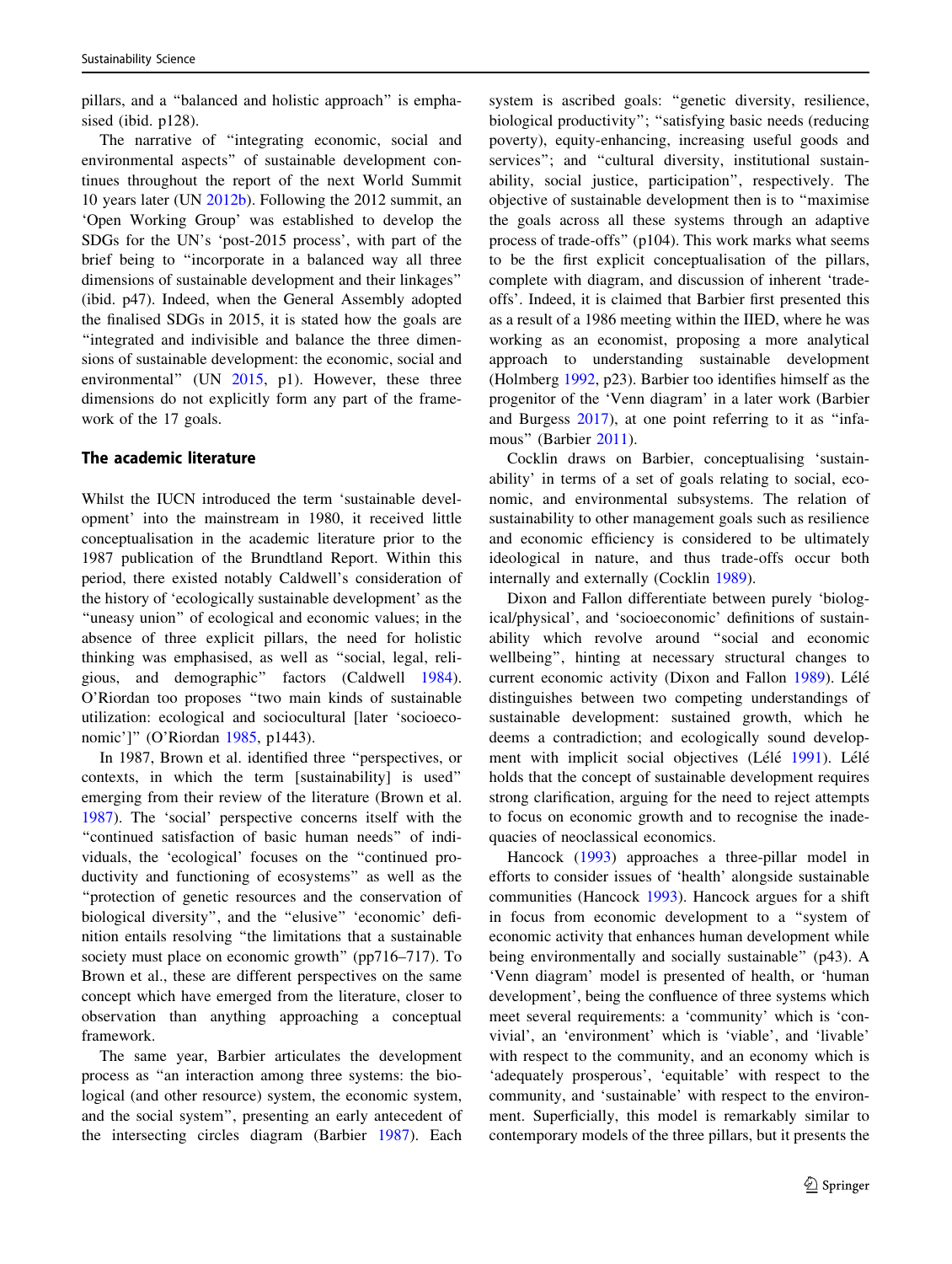<span id="page-8-0"></span>economy as 'subservient' to the community and environment, rather than as an entity with which trade-offs must be made.

Munasinghe claims 'sustainable development' encompasses ''three major points of view: economic, social, and ecological'', whereby progress is best made via integration of their competing ''non-comparable'' objectives. Further, three differing approaches to 'sustainability' or 'sustainable development' are articulated: the economic which maximises income whilst maintaining capital stock, the ecological which seeks to preserve biological and physical systems, and the sociocultural which encompasses equity and participation (Munasinghe [1993\)](#page-13-0).

Yunlong and Smit develop Brown et al's three general definitions in reference to 'sustainable agriculture'. They stress the need for integration, but do not elaborate on how this might be achieved (Yunlong and Smit [1994](#page-14-0)). Altieri presents a version of the 'Venn diagram' in his discussion of sustainable agriculture; here, specific economic, social, and environmental goals are detailed, with the confluence representing 'agroecology' (Altieri [1995](#page-11-0), p376). It has been suggested by Thompson  $(2017)$  $(2017)$  that Altieri draws on Douglass [\(1984](#page-12-0)) in his articulation of these three domains; however, it should be noted that this diagram is absent in the first edition of Altieri's book (Altieri [1987\)](#page-11-0). Derived from a 1982 conference on ''Agricultural Sustainability in a Changing World Order'', Douglass divides his contributors' perspectives along ''economic, biological, and cultural'' lines of thinking, later reiterated with the subtitles ''Food Sufficiency: Resources, Technology, and Economics'', ''Stewardship: Biology, Ecology, and Population'', and ''Community: Justice, Participation, and Development''. Despite the focus on agriculture, these categorisations bear many similarities with perspectives drawn in the wider sustainability literature; however like Brown et al., these are separate perspectives as observed in the literature rather than having theoretical basis. Altieri's work is placed here within the 'stewardship' camp, yet his concluding chapter emphasises the inherent linkages between the biological and socioeconomic problems of agricultural systems. He concludes, ''The requirements to develop sustainable agriculture clearly are not just biological or technical, but also social, economic, and political, and illustrate the requirements needed to create a sustainable society'' (Altieri [1987,](#page-11-0) p199; 1995, p379).

Basiago describes sustainability as a ''methodology designed to maximize the vitality of social and environmental systems'' (Basiago [1995,](#page-11-0) p119). Economic methods of defining sustainability are described (along with biological, sociological, planning, and ethical methods), although Basiago argues that ''a major restructuring of the economy is implied by economic methods''.

The work of Goodland and Daly (Goodland [1995](#page-12-0); Goodland and Daly [1996\)](#page-12-0) seeks to distinguish the concept of 'environmental sustainability' from social and economic sustainability. They take a largely systems-based approach to the environmental pillar, defining it in terms of input– output laws. They are critical of what they perceive as the term 'sustainability' becoming a ''landfill dump for everyone's environmental and social wishlists'' (Goodland and Daly [1996,](#page-12-0) p1002). Contrasting to a holistic integrated approach, they argue that the three 'types' of sustainability are ''clearest when kept separate'', and that ''the disciplines best able to analyse each type of sustainability are different'' (ibid.).

In contrast, Milne suggests that it is ''generally accepted that 'sustainability' is about integrating social, economic, and ecological values'' (p137), but cautions a lack of agreement in interpretation, distinguishing between authors who call for 'balancing', and those who prioritise the biological aspect (Milne [1996](#page-13-0)). Milne leans towards the latter, concluding that ''sustainability requires the subordination of traditional economic criteria to criteria based on social and ecological values''. The World Resources Institute, attempting to produce environmental indicators for 'sustainable development' argue that ''sustainability involves—at a minimum—interacting economic, social, and environmental factors'' arguing that inadequate attention has been given to the latter (pp2–3). They too argue that sustainable development is that which attempts to "reconcile or establish a balance" (p31) between these factors (Hammond et al. [1995](#page-12-0)).

Macnaghten and Jacobs [\(1997\)](#page-13-0) argue that the 'general model' of sustainable development, which emerges from the literature, emphasises trade-offs between economic growth, deteriorating environmental conditions, and a decline in the quality of life (Macnaghten and Jacobs [1997](#page-13-0)). The authors argue for a model whereby 'economic welfare' is a component of the quality of life, which in turn is ultimately constrained by 'environmental limits'. Such a nested model, as presented to the right of Fig. [1](#page-1-0), has been viewed as preferable to a 'Venn diagram' of trade-offs by numerous authors for its emphasis that the three systems represented by the pillars cannot be separated and are in fact subsystems of each other (Mebratu [1998](#page-13-0); Giddings et al. [2002\)](#page-12-0). Striking similarities can be seen between this nested model and a much earlier one by Renè Passet, a contemporary of Ignacy Sachs (Passet [1979](#page-13-0)). Passet's systems approach emphasises that the sphere of economy is situated within the sphere of human activities, where social welfare is not reduced to the mere accumulation of goods and services, which in turn is situated within the biosphere (pp9–12). The diffusion of this model into the sustainability literature is uncertain; Passet's work was likely familiar to Sachs, yet the model appeared to receive little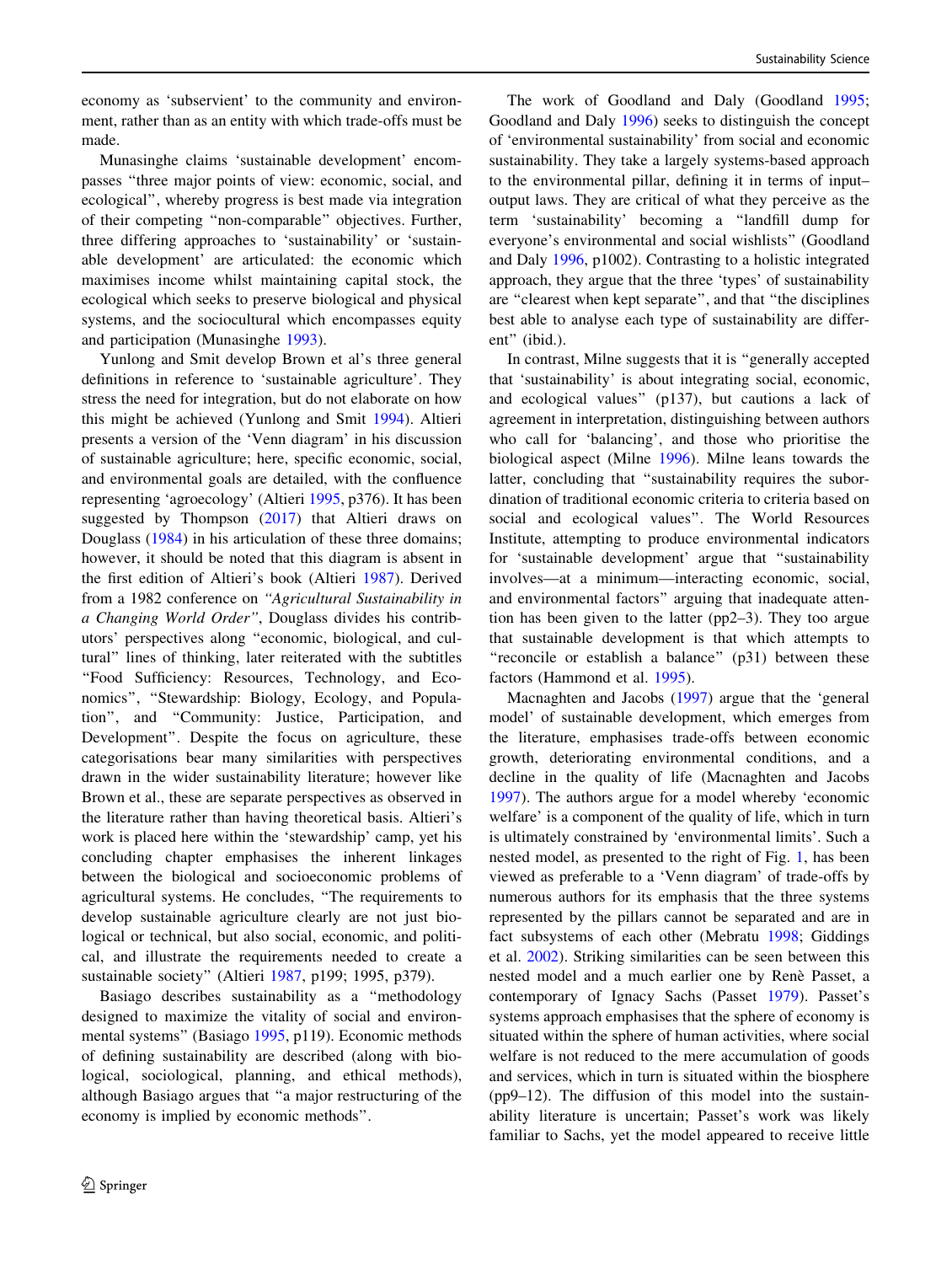attention as a primary source in the English language until much later.

Custance and Hillier ([1998\)](#page-12-0) detail their work in developing a set of sustainable development indicators for the UK government (Custance and Hillier [1998](#page-12-0)). Here, sustainable development is again understood as the ''balance between three broad objectives—maintenance of economic growth, protection of the environment … and social progress''. They build upon a set of indicators developed in 1996 which focused primarily on the economic–environmental interaction, acknowledge the importance of including a social dimension, but question whose role it is to define sustainable development. This work reflects a broader body of literature considering 'indicators' of sustainable development utilising the three pillars which appears to arise around this time (Bradley Guy and Kibert [1998;](#page-12-0) Fricker [1998](#page-12-0); Stirling [1999](#page-13-0); Azapagic and Perdan [2000;](#page-11-0) Valentin and Spangenberg [2000](#page-14-0)).

Parallels to the three pillars can be seen in Campbell's 'planning triangle'. Campbell produced a model of what he perceived as three major goals or priorities of urban planning: social justice, economic growth, and environmental protection (Campbell [1996\)](#page-12-0). Campbell argues that these goals introduce three fundamental conflicts, yet at the elusive centre of the three lies 'sustainable development', the balance of these goals. Campbell acknowledges the difficulty of finding this balance, emphasises the need to think holistically and move towards shared language, and urges collaboration between development planners and environmental planners. Campbell's discussion explicitly highlights the notion of conflict or competition between these goals and of the need for interdisciplinary approaches in elaborating upon them towards a more comprehensive and rigorous conceptual framework.

Of final note is the treatment of sustainability within the business literature. From the late 1990s, Elkington's 'triple bottom line' (TBL) accounting method gained traction with the publication of his popular book 'Cannibals With Forks' (Elkington [1997](#page-12-0)). Drawing strong parallels with three pillars, the traditional financial 'bottom line' of a corporation is complimented by bottom lines for social and environmental performance, termed 'people, planet, profit', encouraging firms to consider longer-term perspectives in their decision making. Corporate usage of the TBL has been met with scepticism in academic circles, however, with little evidence of effective use among the bodies that claim to advocate it. It has been argued that the TBL jargon is inherently empty, vague, and misleading (Norman and Macdonald [2004](#page-13-0)), paradoxically perpetuating business-asusual approaches (Milne and Gray [2013\)](#page-13-0). Whilst 'corporate sustainability' may trace its roots to 'corporate social responsibility' which arose in the 1950s, it was not until the 1990s that larger companies started publishing reports emphasising environmental issues, and later certain health issues, although the language of sustainability was rarely used (Milne and Gray [2013\)](#page-13-0). Numerous 'sustainability accounting' methods predate the TBL, yet Elkington's work appears to mark the first use of a three-pillar conceptualisation here (Lamberton [2005](#page-13-0)). Whilst this body of literature does not appear to be the origin of the three-pillar framework, it seems that the TBL, which is presented in many cases as synonymous with sustainability, may have been influential in cementing its position in the mainstream into the 21st century.

# **Discussion**

Having reviewed much of the early literature, with the motivation of probing the genesis of the 'three-pillar' paradigm, it is of some concern to find no clear answers. Whilst the work of Barbier [\(1987](#page-11-0)) appears to provide the origin of the widespread circles diagram and provides a framework to encourage maximisation of the goals of three systems, subject to implied trade-offs, it differs from later uses, most notably in its treatment of the economic system. The 'three-pillar' formulation itself, however, predates Barbier, at least implicitly, appearing in the IUCN's 1980 'World Conservation Strategy', O'Riordan ([1985\)](#page-13-0), the contemporaneous Brown et al. ([1987\)](#page-12-0), as well as in works preceding the language of sustainability, such as the discussions of 'eco-development' by Sachs and Passet's [1979](#page-13-0) work.

Of the various works discussed here, it is possible to broadly distinguish between two ways in which the pillars have been conceptualised. The first approach follows that of Barbier in presenting the individual dimensions as distinct, yet interacting systems, as taken by e.g. Cocklin [\(1989](#page-12-0)), Hancock ([1993\)](#page-12-0), and Basiago ([1995\)](#page-11-0). Secondly, there are those who follow from Brown et al. in seeing three distinct, yet interrelated perspectives or schools of thought such as Lélé  $(1991)$  $(1991)$ , Munasinghe  $(1993)$  $(1993)$ , and Goodland and Daly ([1996\)](#page-12-0).

### Competing realities

The systems approach had been used earlier by Passet, who may have indirectly contributed to its use. This approach typically presents three distinct systems with their own 'goals', and the interactions of these systems must be managed to meet these goals and the emergent goal of sustainability or sustainable development. The clearest example of this is given by Barbier ([1987\)](#page-11-0) and Cocklin [\(1989](#page-12-0)) who both emphasise integration of the systems and management of trade-offs between them. Hancock ([1993\)](#page-12-0) and Basiago [\(1995](#page-11-0)) also take a systems approach, but the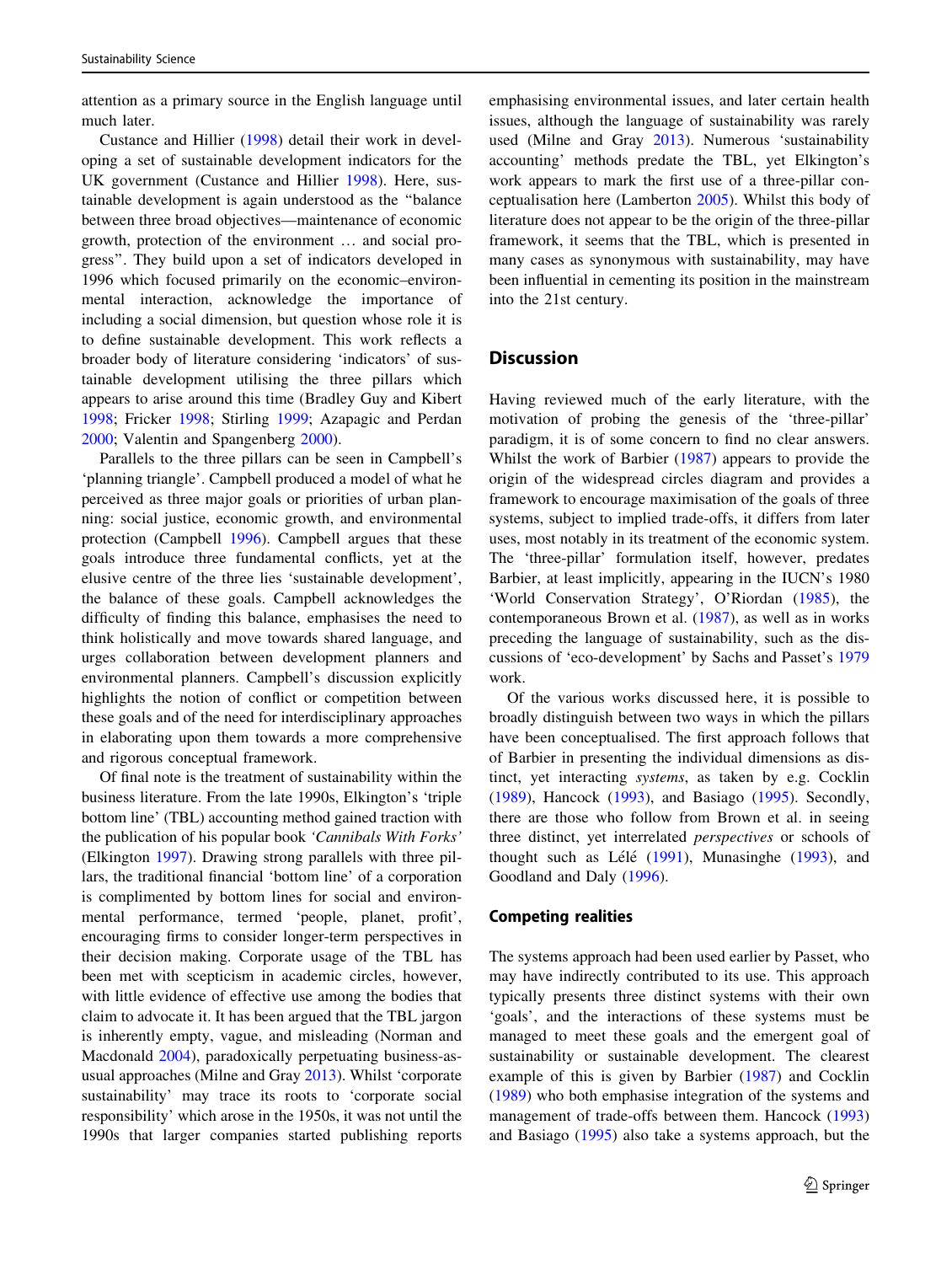implication is that the individual systems strengthen and enhance each other. Campbell ([1996\)](#page-12-0) also emphasises reconciliation. Here, we would place the approaches taken by the UN and IUCN who, whilst generally avoiding the language of systems, talk about these individual dimensions having specific goals. In a similar vein then too, Munasinghe ([1993\)](#page-13-0), Altieri [\(1995](#page-11-0)), Milne ([1996\)](#page-13-0), and Custance and Hillier [\(1998](#page-12-0)) all discuss the integration and balancing of goals, whereas Macnaghten and Jacobs ([1997\)](#page-13-0) use the language of trade-offs. The language involved here frequently invokes the need to ''integrate'', ''balance'', and "reconcile" the pillars without necessarily articulating what this means in practice; whether this requires uncomfortable 'trade-offs' or not appears to depend on the level of optimism the work in question is pitching for. This missing link between theory and application is problematised by Barbier and others in a later work (Barbier and Markandya [2013](#page-11-0), p38; Barbier and Burgess [2017](#page-11-0)); it is difficult to make decisions about trade-offs without knowing the implications of such choices and, whilst they offer a utility maximisation approach, it remains value laden. There thus appears an uncomfortable gap between undertheorisation, on the one hand and making necessary political value judgements to allow for application, on the other.

Alternative to a systems interpretation are the authors who talk about the three pillars as distinct perspectives of sustainability. These discussions range from calls for clarity of competing definitions: Brown et al. [\(1987](#page-12-0)), Dixon and Fallon ([1989](#page-12-0)), Lélé ([1991\)](#page-13-0); further undertheorised calls for integration of these perspectives: Douglass [\(1984](#page-12-0)), Yunlong and Smit ([1994\)](#page-14-0); and Goodland and Daly [\(1996](#page-12-0))'s argument to retain disciplinary distinctions: ''social scientists are best able to define social sustainability'' (p1002). Blurring the lines of systems/perspectives distinctions come later descriptions such as the '3Ps' of Elkington, or the '3Es' (environment, economy, equity) (Caradonna [2014](#page-12-0)), which embody broad values further removed from explicit conceptualisation.

Further to these distinctions, the meaning of the economic pillar remains a central point from which much of the early literature diverges. A prominent strand is heavily critical of the dominant global economic paradigm and sees the economic pillar as a means of producing systemic change, both by erring away from the growth narrative and thinking of the 'economy' as subordinate to social wellbeing and environmental health. This can be seen in Brown et al.'s ([1987\)](#page-12-0) considerations of placing limitations on growth, Basiago's call for economic 'restructuring', and Milne's call for ''subordination of traditional economic criteria''. Barbier and Altieri both reject economic growth as their economic goals, and the IUCN too remains wary of the economic system throughout their literature, instead

focusing on the balancing of environmental and social goals.

This contrasts heavily with the understanding pushed by the UN, where growth is imperative. Rather than being met with scepticism, a growth-focused economic pillar is central to their sustainable development narrative; here, growth is key to meeting the social and environmental goals through trickle-down effects. The presentation of an economic pillar centred on growth, equal in importance to social and environmental pillars of sustainability, as an unquestioned, unprobed necessity cements this framing of the pillars as common sense. A lack of a clear conceptual basis acts further to hide this framing from critique, allowing for broad consensus from institutional actors that would otherwise have conflicting priorities. This highlights the problems of undertheorised calls for 'integration' and 'balancing' of the pillars without the acknowledgement that any attempt to do so in practice is value driven.

#### Historical emergence?

It can be argued that many of the conflicting conceptualisations of the three pillars, and sustainability itself, can be attributed to the historical origins of this body of literature. As has been suggested above, the historical roots and emergence of 'sustainability' is far from a straightforward narrative; indeed, Kidd identifies six distinct but related strains of thought feeding in (Kidd [1992](#page-13-0)), and there are arguably more. It is here that we can begin to see the origins of why the sustainability literature is so broad and confusing; as Kidd argues, it is deeply embedded in fundamentally different concepts. From the development specialists to the ecological economists, and systems ecologists, various broadly distinct schools co-opt the language of 'sustainability' around the same time, leading to what has become such a heterogeneous discourse. As Dryzek has argued, we then see a wide range of actors who see the emergence of 'sustainability' as a dominant discourse and recognise it as ripe for shaping in terms that are favourable to them (Dryzek [2005,](#page-12-0) p146). What arguably unites these disparate roots is criticism of the economic status quo, be that realised by blind pursuit of economic growth, short-sighted profit-driven agriculture, or industrialism with little regard to the fragility of complex ecosystems.

Thus, focusing on the economic development strand as explored previously, we argue that 'sustainable development' arose here from a twin critique of the previously popular notion of 'economic development', from both a 'quality of life' or social perspective, and an ecological perspective. Caldwell goes into some depth discussing the ecological critique, arguing that the 1972 Stockholm Conference succeeded in placing the need to reconcile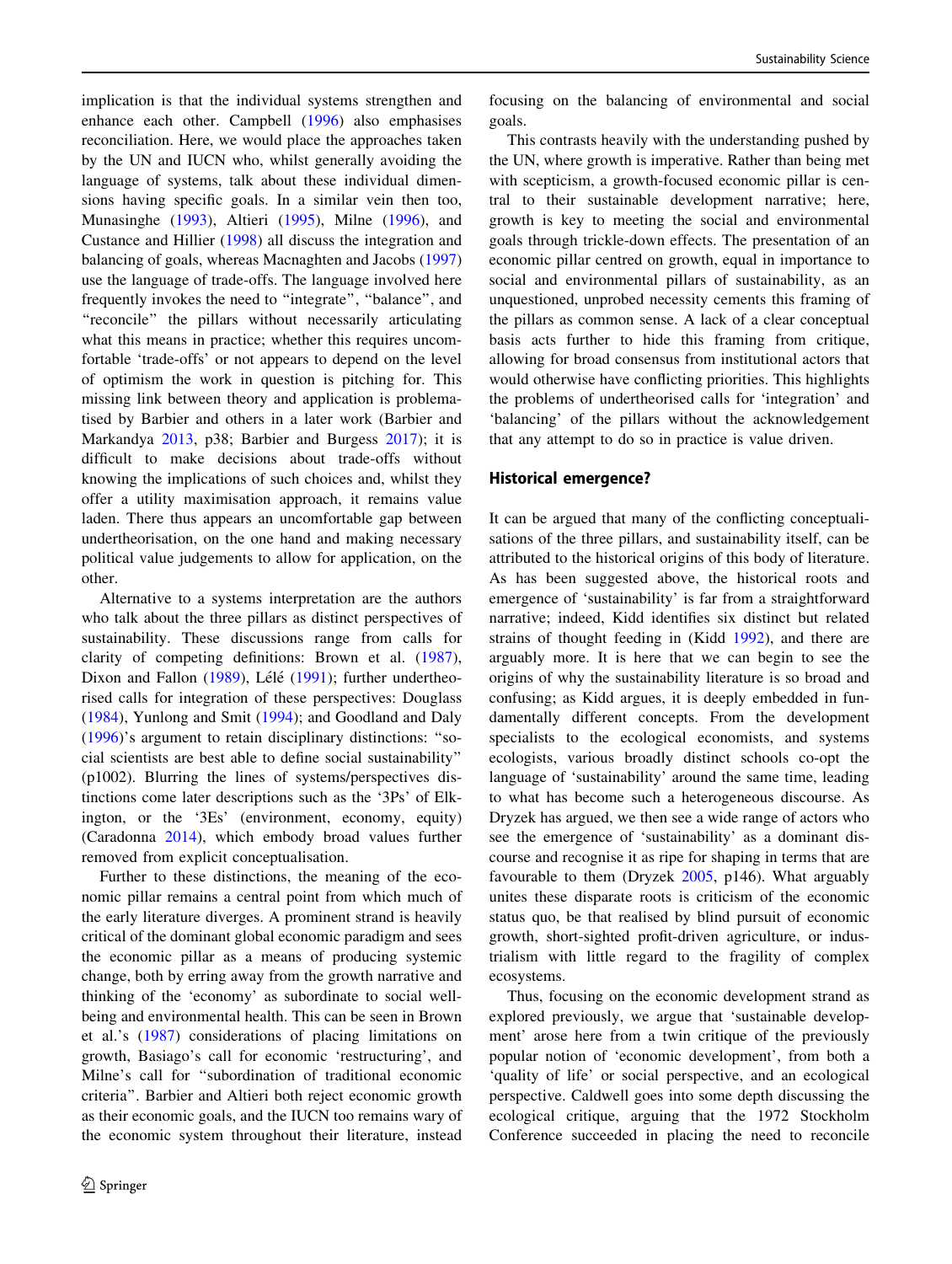<span id="page-11-0"></span>economic development and environmental protection on the global agenda, and precipitated the notion of 'eco-development' (Caldwell [1984\)](#page-12-0). The early social critique is explored by Arndt (1987) and is picked up by the Brundtland Report which holds that poverty and environmental problems are inherently linked, and that ''meeting essential needs'' is a key requirement of development (UN [1987,](#page-14-0) p16).

Thus, we see the three pillars are fundamentally rooted here in 'sustainable development' from its conception. Further, we argue that this narrative of environmental and social critiques of the economic status quo is replayed over various other strands that adopt the language of sustainability. This can be seen in the work of the IUCN, which approaches 'sustainable development' from the concept of conservation, in the limits discourse, considerations of sustainable agriculture as articulated by Douglass, as well as in Elkington's TBL. We now begin to see why the economic pillar is so fundamental—what unites these disparate discourses is the perceived inadequacy of the 'economic', be it from environmental or social perspectives. The confusion of competing conceptualisations and different interpretations of the economic pillar within this early literature can then be understood if we view sustainability not as a coherent singular concept, but as a common language of broad schools of thought with the commonality of this 'economic' critique.

The depiction of the economic pillar in terms of an economic growth goal, placed on equal footing with social and environmental factors, despite the wealth of critical literature, can be seen as an embodiment of the ideological win–win scenario of 'sustainable growth' pushed in the 1987 Brundtland Report. This was further reinforced by the 1992 Rio summit and publication Agenda 21 which brought this particular interpretation of 'sustainable development' to global attention. It has been argued by some that this neutralisation of the radical economic critique via institutionalisation was an inevitable consequence of the UN's consensus building approach to addressing 'sustainability' (Huckle [1991;](#page-12-0) Carruthers [2001\)](#page-12-0).

This 'emergence' of the three-pillar model thus leads to it being in many cases presented, with little to no theoretical foundation or justification, as the norm, or a 'common sense' understanding of sustainability. This is mirrored in the documents of the UN and may be seen too within organisations such as the OECD, which, in a 2000 report on indicators, heavily emphasise the need to better understand the ''complex synergies and trade-offs'' between the ''three dimensions'' of sustainable development (OECD [2000](#page-13-0), p19).

#### 'Sustainability' vs. 'sustainable development'

So far, we have sidestepped focusing on the competing language of 'sustainability' and 'sustainable development', as the two are often so intertwined in the literature that they remain difficult to tease apart. It is through this conflation though that economic growth-centred 'development' becomes an implicit part of 'sustainability', skipping over the questions: Development of what? Development for whom? Such strategic ambiguity allows this fuzzy concept to be utilised by any actor for their own means. In the earlier literature such as Caldwell, and Barbier, 'sustainable development' is understood as a necessity for developing nations and is often decoupled from growth. But this distinction is lost when the UN equates development with growth, and the OECD calls for sustainable development for their member countries, i.e. developed nations (OECD [2004](#page-13-0), p3).

This issue has been addressed by numerous authors who hold the term 'sustainable development', like that of 'sustainable growth', to be an oxymoron (Redclift [2005](#page-13-0); Johnston et al. [2007;](#page-13-0) Brand [2012\)](#page-12-0). Notably Redclift argues the notion of 'development', rooted in Western colonial capitalist narratives, presents numerous barriers to sustainability, and without interrogation and political change, sustainability itself is jeopardised (Redclift [1987\)](#page-13-0). Sneddon proclaims that 'sustainable development' has ''reached a conceptual dead-end'', and that for clarity it is necessary to decouple the notion of 'sustainability' from its counterpart (Sneddon [2000](#page-13-0)). He problematises the recasting of 'development' as sustainable, citing the numerous socio-ecological abuses enacted throughout its history and its blindness to deep-set structural issues. 'Sustainability' on the other hand, despite having perhaps a reputation as a buzzword, carries far less historical baggage and its necessity for a specific context prompts conceptual questions, such as for whom and of what. Looking at the more contemporary literature, however, it seems little has changed and the recent articulation of the SDGs has further entrenched the notion of 'sustainable development'.

# Conclusions

In seeking to clarify the origins of the notion of the 'three pillars of sustainability', we have shown that the conceptual foundations of this model are far from clear and there appears to be no singular source from which it derives. Whilst a diagram with explicit economic, social, and biological system goals is presented as a model of sustainable development by Barbier in 1987, the goals elaborated differ from those of the UN and the meaning is limited to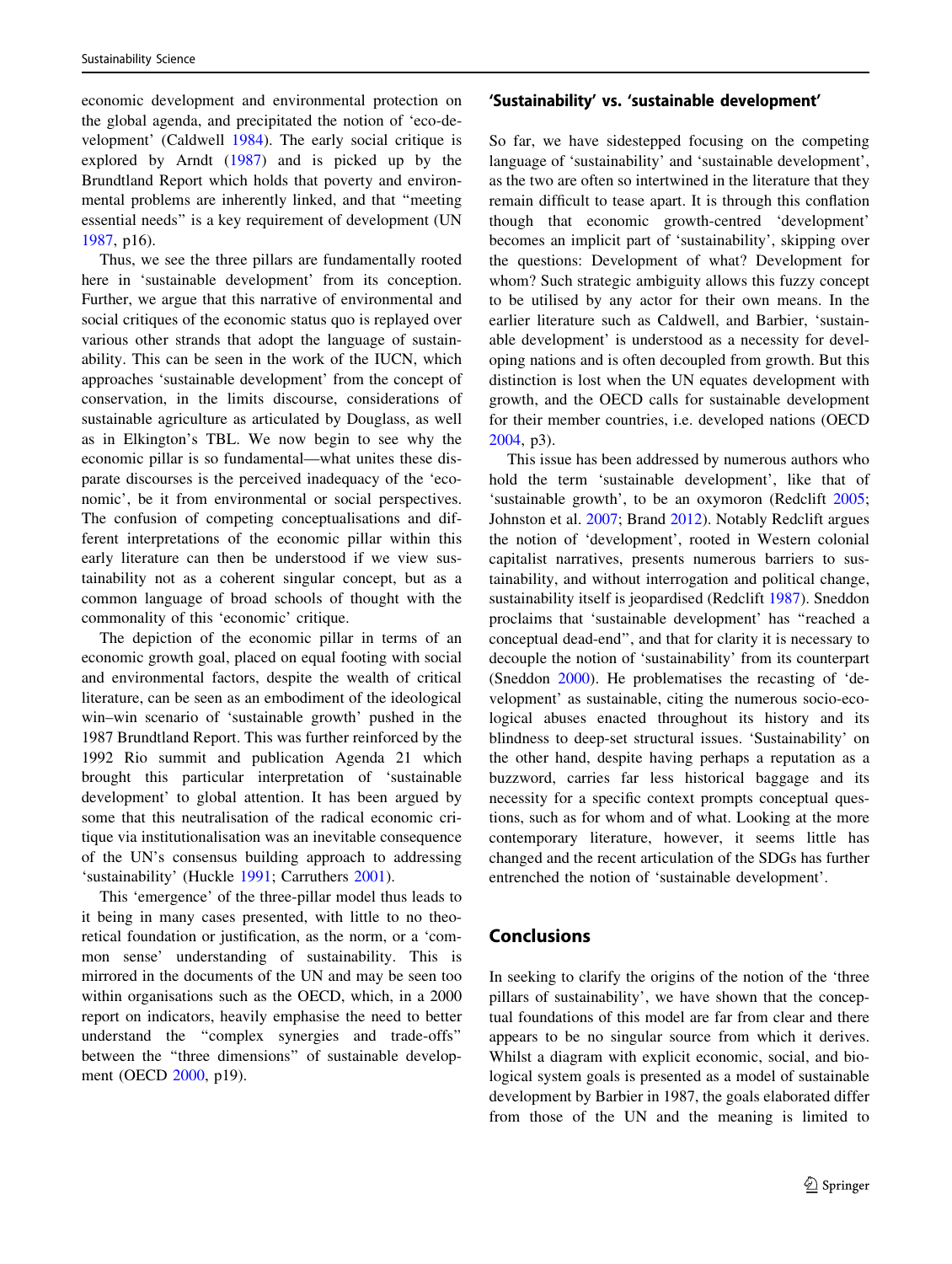<span id="page-12-0"></span>developing nations. Further, an implicit notion of these three pillars predates this, appearing in work by the IUCN and in consideration of 'eco-development'.

We have argued that the early literature considering the pillars may be split broadly between those who view the three as distinct perspectives, and those who take a systems approach. Within these formulations, there lacks a commonality in how interactions are treated, whether trade-offs occur or mutual reinforcements are made. The implications of 'integration' here are often undertheorised leading to the value judgements necessary for application often slipping by unnoticed and depoliticised. This is seen most clearly as the major source of disagreement stemming from the treatment of the economic pillar.

By drawing on Kidd's argument that the discourse is fundamentally rooted in different schools of thought who have all adopted the common language of 'sustainability', we suggest that this presents itself as the source of much confusion and competing conceptualisation. Central to these distinct schools, however, can be seen a broad critique of the economic status quo, both from ecological and social perspectives. Focusing on the development literature has allowed us to present an example of twin ecological and 'basic needs' critiques of 'economic development' from the 1960s, crystallising into three pillars of 'sustainable development' in the 1980s. We have then argued that this narrative is replayed across various other schools of thought under the language of 'sustainability', such as those considering agriculture or conservation.

As these conflicts play out, 'sustainable development' is institutionalised by the UN in the 1987 Brundtland Report, and during the subsequent Rio process, which pushes an understanding placing economic growth as the solution to ecological and social problems. This 'win–win' approach reflects the biases inspired by their intergovernmental consensus building remit, and effectively neutralises much radical critique by depoliticising sustainability and presenting three sets of equally important economic, social, and environmental goals as benign necessity. This notion is further entrenched by the blurring of the language of 'sustainability' and 'sustainable development' such that economic development remained an implicit, but inadequately formulated, part of sustainability.

A consequence of the lack of rigour in the theoretical underpinnings of sustainability and the three-pillar paradigm is the difficulty in producing operational frameworks for the characterisation of sustainability which remain rooted in theory. Such applications would necessarily be context specific, requiring careful consideration of both spatial and functional boundaries. Although the targets and indicators associated with the UN SDGs are encouraging, a lack of detail is given to a transparent rigorous theoretical

foundation in which to ground them and the value judgements that have been made along the way.

Despite this paper being mostly retrospective, focusing upon historical literature, it brings to light important issues that are still relevant today. There remains an urgent need to critically examine the models we employ for understanding. The inherently political nature of sustainability can often be forgotten, and we should be careful to avoid reproducing models without carefully considering their theoretical basis and the embedded ideology within them. Finally, it should be remembered that sustainability, through its complex and disparate historical origins, remains both context specific and ontologically open, and thus any rigorous operationalisation requires explicit description of how it is understood.

Acknowledgements This work was supported by the Engineering and Physical Sciences Research Council [grant number 1643433]; and the Leverhulme Trust research programme grant 'Sustaining urban habitats: an interdisciplinary approach'.

Open Access This article is distributed under the terms of the Creative Commons Attribution 4.0 International License ([http://creative](http://creativecommons.org/licenses/by/4.0/) [commons.org/licenses/by/4.0/](http://creativecommons.org/licenses/by/4.0/)), which permits unrestricted use, distribution, and reproduction in any medium, provided you give appropriate credit to the original author(s) and the source, provide a link to the Creative Commons license, and indicate if changes were made.

# References

- Altieri MA (1987) Agroecology: the scientific basis of alternative agriculture, 1st edn. Westview, Boulder
- Altieri MA (1995) Agroecology: the science of sustainable agriculture, 2nd edn. Westview Press, Boulder
- Arndt HW (1981) Economic development: a semantic history. Econ Dev Cult Change 29:457–466
- Arndt HW (1987) Economic development: the history of an idea. University of Chicago Press, Chicago
- Arushanyan Y, Ekener E, Moberg Å (2017) Sustainability assessment framework for scenarios—SAFS. Environ Impact Assess Rev 63:23–34. <https://doi.org/10.1016/j.eiar.2016.11.001>
- Azapagic A, Perdan S (2000) Indicators of sustainable development for industry: a general framework. Trans IChemE 78:243–261. <https://doi.org/10.1205/095758200530763>
- Barbier EB (1987) The concept of sustainable economic development. Environ Conserv 14:101. [https://doi.org/10.1017/](https://doi.org/10.1017/S0376892900011449) [S0376892900011449](https://doi.org/10.1017/S0376892900011449)
- Barbier E (2011) The policy challenges for green economy and sustainable economic development. Nat Resour Forum 35:233–245. <https://doi.org/10.1111/j.1477-8947.2011.01397.x>
- Barbier EB, Burgess JC (2017) The sustainable development goals and the systems approach to sustainability. Econ Discuss Pap 28:1–24. <https://doi.org/10.5018/economics-ejournal.ja.2017-28>
- Barbier EB, Markandya A (2013) A new blueprint for a green economy. Routledge, Abingdon
- Basiago AD (1995) Methods of defining ''sustainability''. Sustain Dev 3:109–119. <https://doi.org/10.1002/sd.3460030302>
- Basiago AD (1999) Economic, social, and environmental sustainability in development theory and urban planning practice.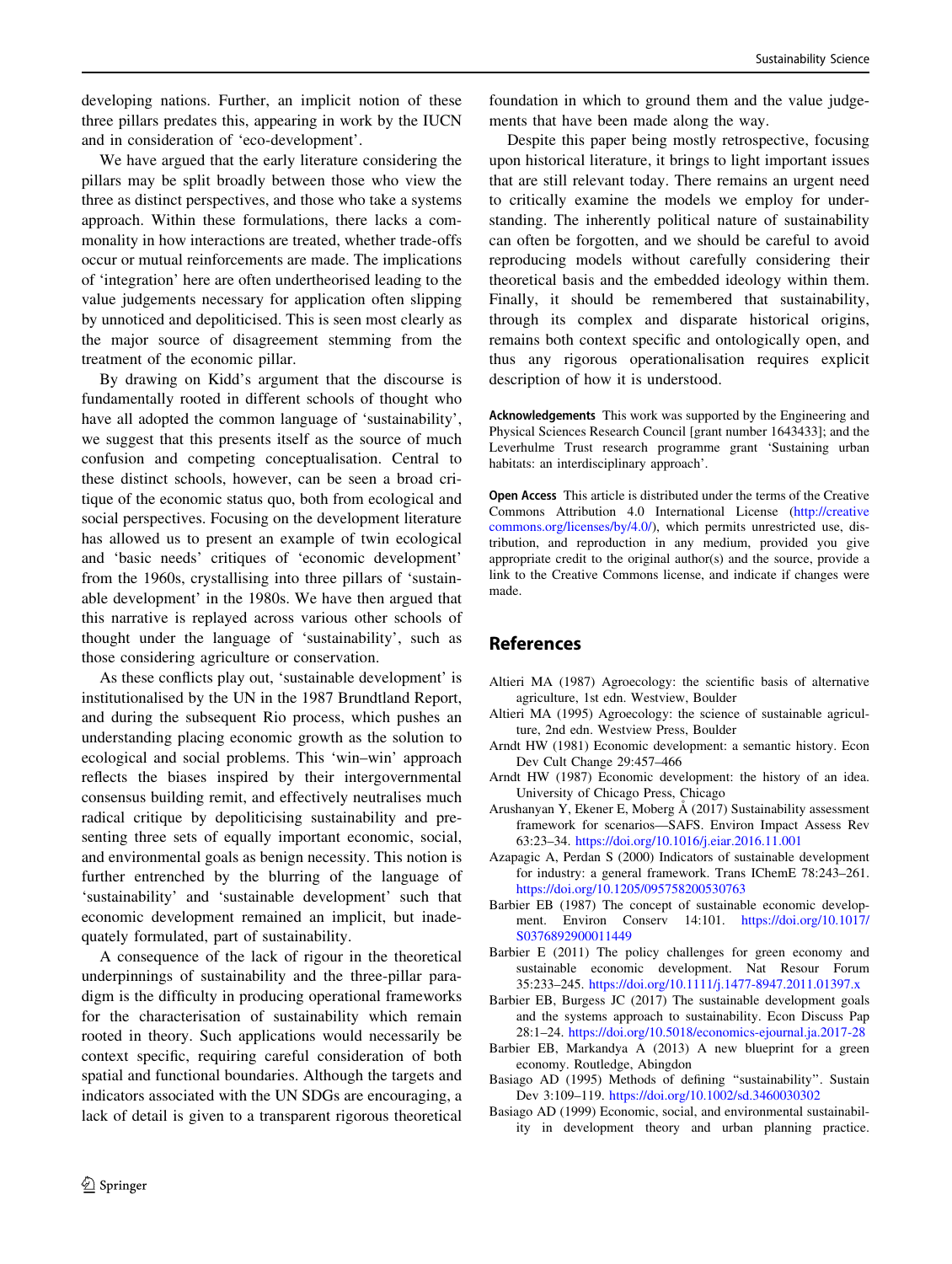<span id="page-13-0"></span>Environmentalist 19:145–161. [https://doi.org/10.1023/A:](https://doi.org/10.1023/A:1006697118620) [1006697118620](https://doi.org/10.1023/A:1006697118620)

- Berr E (2015) Sustainable development in a post Keynesian perspective: why eco-development is relevant to post Keynesian economics. J Post Keynes Econ 37:459–480. [https://doi.org/10.](https://doi.org/10.1080/01603477.2015.1000173) [1080/01603477.2015.1000173](https://doi.org/10.1080/01603477.2015.1000173)
- Boyer R, Peterson N, Arora P, Caldwell K (2016) Five approaches to social sustainability and an integrated way forward. Sustainability 8:1–18. <https://doi.org/10.3390/su8090878>
- Bradley Guy G, Kibert CJ (1998) Developing indicators of sustainability: US experience. Build Res Inf 26:39–45. [https://doi.org/](https://doi.org/10.1080/096132198370092) [10.1080/096132198370092](https://doi.org/10.1080/096132198370092)
- Brand U (2012) Green economy—The next oxymoron? GAIA Ecol Perspect Sci Soc 21:5
- Brown BJ, Hanson ME, Liverman DM, Merideth RW (1987) Global sustainability: toward definition. Environ Manage 11:713–719. <https://doi.org/10.1007/BF01867238>
- Caldwell LK (1984) Political aspects of ecologically sustainable development. Environ Conserv 11:299–308. [https://doi.org/10.](https://doi.org/10.1017/S037689290001465X) [1017/S037689290001465X](https://doi.org/10.1017/S037689290001465X)
- Callicott JB, Mumford K (1997) Ecological sustainability as a conservation concept. Conserv Biol 11:32–40. [https://doi.org/10.](https://doi.org/10.1046/j.1523-1739.1997.95468.x) [1046/j.1523-1739.1997.95468.x](https://doi.org/10.1046/j.1523-1739.1997.95468.x)
- Campbell S (1996) Green cities, growing cities, just cities?: Urban planning and the contradictions of sustainable development. J Am Plan Assoc 62:296–312. [https://doi.org/10.1080/](https://doi.org/10.1080/01944369608975696) [01944369608975696](https://doi.org/10.1080/01944369608975696)
- Caradonna JL (2014) Sustainability: a history. Oxford University Press, Oxford
- Carruthers D (2001) From opposition to orthodoxy: the remaking of sustainable development. J Third World Stud 18:93–112
- Carter K, Moir S (2012) Diagrammatic representations of sustainability—a review and synthesis. In: Smith SD (ed) Proceedings of the 28th annual ARCOM conference, 3–5 September 2012. UK, Edinburgh, pp 1479–1489
- Castro CJ (2004) Sustainable development: mainstream and critical perspectives. Organ Environ 17:195–225. [https://doi.org/10.](https://doi.org/10.1177/1086026604264910) [1177/1086026604264910](https://doi.org/10.1177/1086026604264910)
- Cleveland H (1979) The management of sustainable growth. Pergamon Press, New York
- Clinton RL (1977) Ecodevelopment. World Aff 140:111–126
- Cocklin CR (1989) Methodological problems in evaluating sustainability. Environ Conserv 16:343–351. [https://doi.org/10.1017/](https://doi.org/10.1017/S0376892900009772) [S0376892900009772](https://doi.org/10.1017/S0376892900009772)
- Coomer JC (1979) Quest for a sustainable society. Pergamon Press, New York
- Custance J, Hillier H (1998) Statistical issues in developing indicators of sustainable development. J R Stat Soc 161:281–290
- Daly HE (1973) Toward a steady-state economy. W. H Freeman, New York
- Daly HE (1996) Beyond growth: the economics of sustainable development. Beacon Press, Boston
- Dawe NK, Ryan KL (2003) The faulty three-legged-stool of sustainable development. Conserv Biol 17:1458–1460. [https://](https://doi.org/10.1046/j.1523-1739.2003.02471.x) [doi.org/10.1046/j.1523-1739.2003.02471.x](https://doi.org/10.1046/j.1523-1739.2003.02471.x)
- Dixon JA, Fallon LA (1989) The concept of sustainability: origins, extensions, and usefulness for policy. Soc Nat Resour An Int J 2:73–84. <https://doi.org/10.1080/08941928909380675>
- Douglass GK (1984) Agricultural sustainability in a changing world order. Westview Press, Boulder
- Dryzek JS (2005) The politics of the earth: environmental discourses, 2nd edn. Oxford University Press, Oxford
- Du Pisani JA (2006) Sustainable development—historical roots of the concept. Environ Sci 3:83–96. [https://doi.org/10.1080/](https://doi.org/10.1080/15693430600688831) [15693430600688831](https://doi.org/10.1080/15693430600688831)
- Dunlap RE, Mertig AG (1991) The evolution of the US environmental movement from 1970 to 1990: an overview. Soc Nat Resour 4:209–218. <https://doi.org/10.1080/08941929109380755>
- Ecologist The (1972) A blueprint for survival. Penguin, Harmondsworth
- Elkington J (1997) Cannibals with forks: the triple bottom line of 21st century business. Capstone, Oxford
- Fricker A (1998) Measuring up to sustainability. Futures 30:367–375. [https://doi.org/10.1016/S0016-3287\(98\)00041-X](https://doi.org/10.1016/S0016-3287(98)00041-X)
- Gatto M (1995) Sustainability: Is it a well defined concept? Ecol Appl 5:1181–1183
- Gibson RB (2006) Beyond the pillars: sustainability assessment as a framework for effective integration of social, economic and ecological considerations in significant decision-making. J Environ Assess Policy Manag 8:259–280
- Giddings B, Hopwood B, O'Brien G (2002) Environment, economy and society: fitting them together into sustainable development. Sustain Dev 10:187–196. <https://doi.org/10.1002/sd.199>
- Glaeser B (1984) Ecodevelopment: concepts, projects, strategies. Pergamon Press, New York
- Gómez-Baggethun E, Naredo JM (2015) In search of lost time: the rise and fall of limits to growth in international sustainability policy. Sustain Sci 10:385–395. [https://doi.org/10.1007/s11625-](https://doi.org/10.1007/s11625-015-0308-6) [015-0308-6](https://doi.org/10.1007/s11625-015-0308-6)
- Goodland R (1995) The concept of environmental sustainability. Annu Rev Ecol Syst 26:1–24
- Goodland R, Daly H (1996) Environmental sustainability: universal and non-negotiable. Ecol Appl 6:1002–1017
- Grober U (2012) Sustainability: a cultural history, translated. Green Books, Totnes
- Hammond A, Adriaanse A, Rodenburg E et al (1995) Environmental Indicators: a systematic approach to measuring and reporting on environmental policy performance in the context of sustainable development. World Resources Institute, Washington
- Hancock T (1993) Health, human development and the community ecosystem: three ecological models. Health Promot Int 8:41–47. <https://doi.org/10.1093/heapro/8.1.41>
- Hicks N, Streeten P (1979) Indicators of development: the search for a basic needs yardstick. World Dev 7:567–580. [https://doi.org/10.](https://doi.org/10.1016/0305-750X(79)90093-7) [1016/0305-750X\(79\)90093-7](https://doi.org/10.1016/0305-750X(79)90093-7)
- Hill RC, Bowen PA (1997) Sustainable construction: principles and a framework for attainment. Constr Manag Econ 15:223–239. <https://doi.org/10.1080/014461997372971>
- Hirsch F (1995) Social limits to growth, 2nd edn. Routledge, London
- Holmberg J (1992) Policies for a small planet: from the international institute for environment and development. Earthscan, London
- Huckle J (1991) Education for sustainability: assessing pathways to the future. Aust J Environ Educ 7:43–62. [https://doi.org/10.1017/](https://doi.org/10.1017/S0814062600001853) [S0814062600001853](https://doi.org/10.1017/S0814062600001853)
- ILO (1976) Employment, growth and basic needs: a one-world problem. Praeger, New York
- IUCN (1996) Barometer of sustainability: what it's for and how to use it. IUCN, Gland
- IUCN (2004) The IUCN programme 2005-2008. many voices, one earth. IUCN, Gland
- IUCN (1997) Proceedings. World conservation congress 13–23 October 1996 Montreal. IUCN, Gland
- IUCN, UNEP, WWF (1980) World conservation strategy. Living resource conservation for sustainable development. IUCN, Gland
- IUCN, UNEP, WWF (1991) Caring for the earth. a strategy for sustainable living. IUCN, Gland
- Jacobs P, Gardner J, Munro DA (1987) Sustainable and equitable development: an emerging paradigm. Conservation with equity: strategies for sustainable development. IUCN, Gland, pp 17–29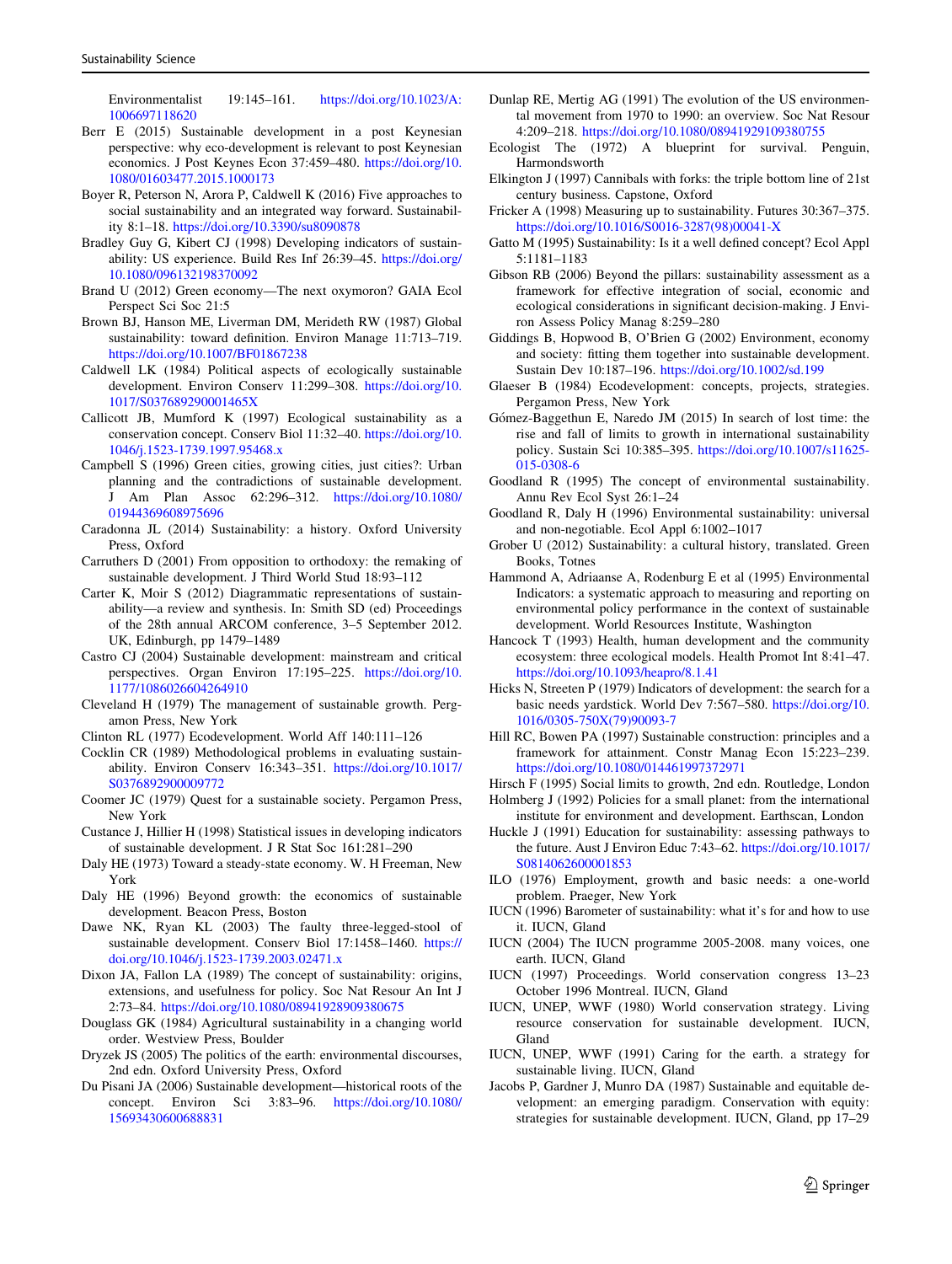- <span id="page-14-0"></span>Johnston P, Everard M, Santillo D, Robert K-H (2007) Reclaiming the definition of sustainability. Environ Sci Pollut Res 14:60–66. <https://doi.org/10.1065/espr2007.01.375>
- Jordan A, Voisey H (1998) The ''rio process'': the politics and substantive outcomes of "earth summit II". Glob Environ Change 8:93–97. [https://doi.org/10.1016/S0959-3780\(97\)00024-](https://doi.org/10.1016/S0959-3780(97)00024-1) [1](https://doi.org/10.1016/S0959-3780(97)00024-1)
- Kajikawa Y, Tacoa F, Yamaguchi K (2014) Sustainability science: the changing landscape of sustainability research. Sustain Sci 9:431–438. <https://doi.org/10.1007/s11625-014-0244-x>
- Kates RW, Clark WC, Corell R et al (2001) Sustainability science. Science 292:641–642 (80-)
- Kidd CV (1992) The evolution of sustainability. J Agric Environ Ethics 5:1–26. <https://doi.org/10.1007/BF01965413>
- Komiyama H, Takeuchi K (2006) Sustainability science: building a new discipline. Sustain Sci 1:1–6. [https://doi.org/10.1007/](https://doi.org/10.1007/s11625-006-0007-4) [s11625-006-0007-4](https://doi.org/10.1007/s11625-006-0007-4)
- Lamberton G (2005) Sustainability accounting A brief history and conceptual framework. Account Forum 29:7–26. [https://doi.org/](https://doi.org/10.1016/j.accfor.2004.11.001) [10.1016/j.accfor.2004.11.001](https://doi.org/10.1016/j.accfor.2004.11.001)
- Lehtonen M (2004) The environmental-social interface of sustainable development: capabilities, social capital, institutions. Ecol Econ 49:199–214. <https://doi.org/10.1016/j.ecolecon.2004.03.019>
- Lélé SM (1991) Sustainable development: a critical review. World Dev 19:607–621. [https://doi.org/10.1016/0305-750X\(91\)90197-](https://doi.org/10.1016/0305-750X(91)90197-P) [P](https://doi.org/10.1016/0305-750X(91)90197-P)
- Lozano R (2008) Envisioning sustainability three-dimensionally. J Clean Prod 16:1838–1846. [https://doi.org/10.1016/j.jclepro.](https://doi.org/10.1016/j.jclepro.2008.02.008) [2008.02.008](https://doi.org/10.1016/j.jclepro.2008.02.008)
- Lumley S, Armstrong P (2004) Some of the nineteenth century origins of the sustainability concept. Environ Dev Sustain 6:367–378. [https://doi.org/10.1023/B:ENVI.0000029901.02470.](https://doi.org/10.1023/B:ENVI.0000029901.02470.a7) [a7](https://doi.org/10.1023/B:ENVI.0000029901.02470.a7)
- Macnaghten P, Jacobs M (1997) Public identification with sustainable development. Glob Environ Change 7:5–24. [https://doi.org/10.](https://doi.org/10.1016/S0959-3780(96)00023-4) [1016/S0959-3780\(96\)00023-4](https://doi.org/10.1016/S0959-3780(96)00023-4)
- Martinez-Alier J (2015) Ecological economics. In: Wright JD (ed) International encyclopedia of the social & behavioral sciences, 2nd edn. Elsevier, Amsterdam, pp 851–864
- Martínez-Alier J (1995) The environment as a luxury good or "too poor to be green''? Ecol Econ 13:1–10. [https://doi.org/10.1016/](https://doi.org/10.1016/0921-8009(94)00062-Z) [0921-8009\(94\)00062-Z](https://doi.org/10.1016/0921-8009(94)00062-Z)
- Meadows DL (1977) Alternatives to growth—I: a search for sustainable futures. Ballinger Publishing Company, Boston
- Meadows DH, Meadows DL, Randers J, Behrens WW (1972) The limits to growth. Universe Books, New York
- Mebratu D (1998) Sustainability and sustainable development: historical and conceptual review. Environ Impact Assess Rev 18:493–520. [https://doi.org/10.1016/S0195-9255\(98\)00019-5](https://doi.org/10.1016/S0195-9255(98)00019-5)
- Milbrath LW (1989) Envisioning a sustainable society: learning our way out. State University of New York Press, Albany
- Milne MJ (1996) On sustainability; the environment and management accounting. Manag Account Res 7:135–161. [https://doi.org/10.](https://doi.org/10.1006/mare.1996.0007) [1006/mare.1996.0007](https://doi.org/10.1006/mare.1996.0007)
- Milne MJ, Gray R (2013) W(h)ither Ecology? The triple bottom line, the global reporting initiative, and corporate sustainability reporting. J Bus Ethics 118:13–29. [https://doi.org/10.1007/](https://doi.org/10.1007/s10551-012-1543-8) [s10551-012-1543-8](https://doi.org/10.1007/s10551-012-1543-8)
- Mishan EJ (1977) The economic growth debate: an assessment. Allen & Unwin, London
- Moldan B, Janoušková S, Hák T (2012) How to understand and measure environmental sustainability: indicators and targets. Ecol Indic 17:4–13. [https://doi.org/10.1016/j.ecolind.2011.04.](https://doi.org/10.1016/j.ecolind.2011.04.033) [033](https://doi.org/10.1016/j.ecolind.2011.04.033)
- Mori K, Christodoulou A (2012) Review of sustainability indices and indicators: towards a new city sustainability index (CSI).

Environ Impact Assess Rev 32:94–106. [https://doi.org/10.1016/](https://doi.org/10.1016/j.eiar.2011.06.001) [j.eiar.2011.06.001](https://doi.org/10.1016/j.eiar.2011.06.001)

- Munasinghe M (1993) Environmental economics and sustainable development. The World Bank, Washington
- Norman W, Macdonald C (2004) Getting to the bottom of ''triple bottom line''. Bus Ethics Q 14:243–262. [https://doi.org/10.1016/](https://doi.org/10.1016/j.ijpe.2012.01.035) [j.ijpe.2012.01.035](https://doi.org/10.1016/j.ijpe.2012.01.035)
- O'Riordan T (1985) Research policy and review 6. Future directions for environmental policy. Environ Plan A 17:1431–1446. [https://](https://doi.org/10.1068/a171431) [doi.org/10.1068/a171431](https://doi.org/10.1068/a171431)
- OECD (2000) Towards sustainable development. Indicators to measure progress. OECD Publications, Paris
- OECD (2004) Sustainable development in OECD countries. Getting the policies right. OECD Publications, Paris
- Passet R (1979) L'économique et le vivant. Payot, Paris
- Pezzey J (1992) Sustainable development concepts: an economic analysis. The World Bank, Washington
- Pirages D (1977) The sustainable society: implications for limited growth. Praeger, New York
- Pope J, Annandale D, Morrison-Saunders A (2004) Conceptualising sustainability assessment. Environ Impact Assess Rev 24:595–616. <https://doi.org/10.1016/j.eiar.2004.03.001>
- Redclift MR (1987) Sustainable development: exploring the contradictions. Routle, London
- Redclift M (2005) Sustainable development (1987–2005): an oxymoron comes of age. Sustain Dev 13:212–227. [https://doi.org/](https://doi.org/10.1002/sd.281) [10.1002/sd.281](https://doi.org/10.1002/sd.281)
- Rome A (2003) ''Give earth a chance'': the environmental movement and the sixties. J Am Hist 90:525–554. <https://doi.org/10.2307/3659443>
- Schoolman ED, Guest JS, Bush KF, Bell AR (2012) How interdisciplinary is sustainability research? Analyzing the structure of an emerging scientific field. Sustain Sci 7:67–80. [https://doi.org/10.](https://doi.org/10.1007/s11625-011-0139-z) [1007/s11625-011-0139-z](https://doi.org/10.1007/s11625-011-0139-z)
- Seers D (1969) The meaning of development. Inst Dev Stud Commun 44:1–26
- Sneddon CS (2000) "Sustainability" in ecological economics, ecology and livelihoods: a review. Prog Hum Geogr 24:521–549. <https://doi.org/10.1191/030913200100189076>
- Soini K, Birkeland I (2014) Exploring the scientific discourse on cultural sustainability. Geoforum 51:213–223. [https://doi.org/10.](https://doi.org/10.1016/j.geoforum.2013.12.001) [1016/j.geoforum.2013.12.001](https://doi.org/10.1016/j.geoforum.2013.12.001)
- Spangenberg JH, Pfahl S, Deller K (2002) Towards indicators for institutional sustainability: lessons from an analysis of Agenda 21. Ecol Indic 2:61–77. [https://doi.org/10.1016/S1470-](https://doi.org/10.1016/S1470-160X(02)00050-X) [160X\(02\)00050-X](https://doi.org/10.1016/S1470-160X(02)00050-X)
- Stirling A (1999) The appraisal of sustainability: some problems and possible responses. Local Environ 4:111–135. [https://doi.org/10.](https://doi.org/10.1080/13549839908725588) [1080/13549839908725588](https://doi.org/10.1080/13549839908725588)
- Stivers RL (1976) The sustainable society: ethics and economic growth. Westminster Press, Philadelphia
- Streeten P, Burki SJ (1978) Basic needs: some issues. World Dev 6:411–421. [https://doi.org/10.1016/0305-750X\(78\)90116-X](https://doi.org/10.1016/0305-750X(78)90116-X)
- Tanguay GA, Rajaonson J, Lefebvre J-F, Lanoie P (2010) Measuring the sustainability of cities: an analysis of the use of local indicators. Ecol Indic 10:407–418. [https://doi.org/10.1016/j.](https://doi.org/10.1016/j.ecolind.2009.07.013) [ecolind.2009.07.013](https://doi.org/10.1016/j.ecolind.2009.07.013)
- The Ecology Party (1975) Manifesto for a sustainable society. The Ecology Party, Leeds
- Thompson PB (2017) The spirit of the soil: agriculture and environmental ethics, 2nd edn. Routledge, New York
- Tulloch L (2013) On science, ecology and environmentalism. Policy Future Educ 11:100–114. [https://doi.org/10.2304/pfie.2013.11.1.](https://doi.org/10.2304/pfie.2013.11.1.100) [100](https://doi.org/10.2304/pfie.2013.11.1.100)
- Tulloch L, Neilson D (2014) The neoliberalisation of sustainability. citizenship. Soc Econ Educ 13:26–38. [https://doi.org/10.2304/](https://doi.org/10.2304/csee.2014.13.1.26) [csee.2014.13.1.26](https://doi.org/10.2304/csee.2014.13.1.26)